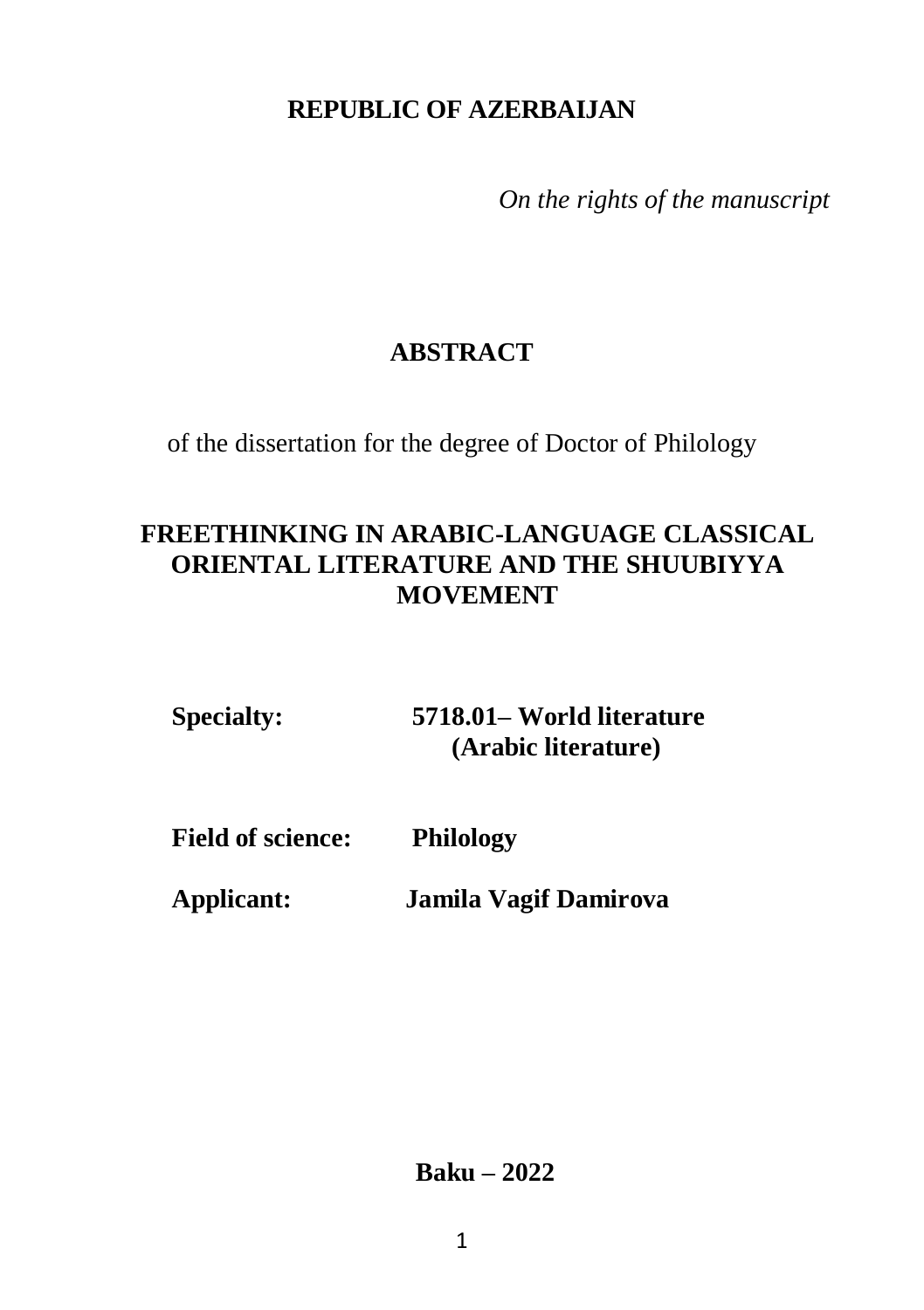The dissertation work was carried out at the Department of "The investigation and presentation of Azerbaijani literature of the ancient times and middle ages" of the National Museum of Azerbaijan Literature named after Nizami Ganjavi, Azerbaijan National Academy of Sciences.

| <b>Scientific consultants:</b> | Full member of ANAS, Doctor of<br>Philological Sciences, Professor<br><b>Rafael Baba Huseynov</b>       |
|--------------------------------|---------------------------------------------------------------------------------------------------------|
|                                | Doctor of Philological Sciences, Professor<br><b>Aida Shahlar Gasimova</b>                              |
| <b>Official opponents:</b>     | Doctor of Philological Sciences, Professor<br><b>Galey Ali Allahverdiyev</b>                            |
|                                | of<br>Philological<br>Doctor<br>Sciences.<br><b>Associate Professor</b><br><b>Mahira Hamid Quliyeva</b> |
|                                | Doctor of Philosophy on Philology                                                                       |

Dissertation council – FD 1.18 of Supreme Attestation Commission Institute of Oriental Studies named after Academican Ziya Bunyadov of Azerbaijan National Academy of Sciences



**\_\_\_\_\_\_\_\_\_\_\_\_\_\_\_ İmanov Mukhtar Kazim** 

 $\text{Counci}$   $\text{Counci}$   $\text{Counci}$ Bakhshaliyeva Govhar Bakhshali

Zenfira Adham Shikhalibayli **Zenfira Adham Shikhalibayli** 

Doctor of Philosophy on Philology. Karimova Khanimzar Ali qızı

Seminar:<br>
CHAIRMANAS, Philological Sciences, professor<br>
Imanov Mukhtar Kazim Imanov Mukhtar Kazim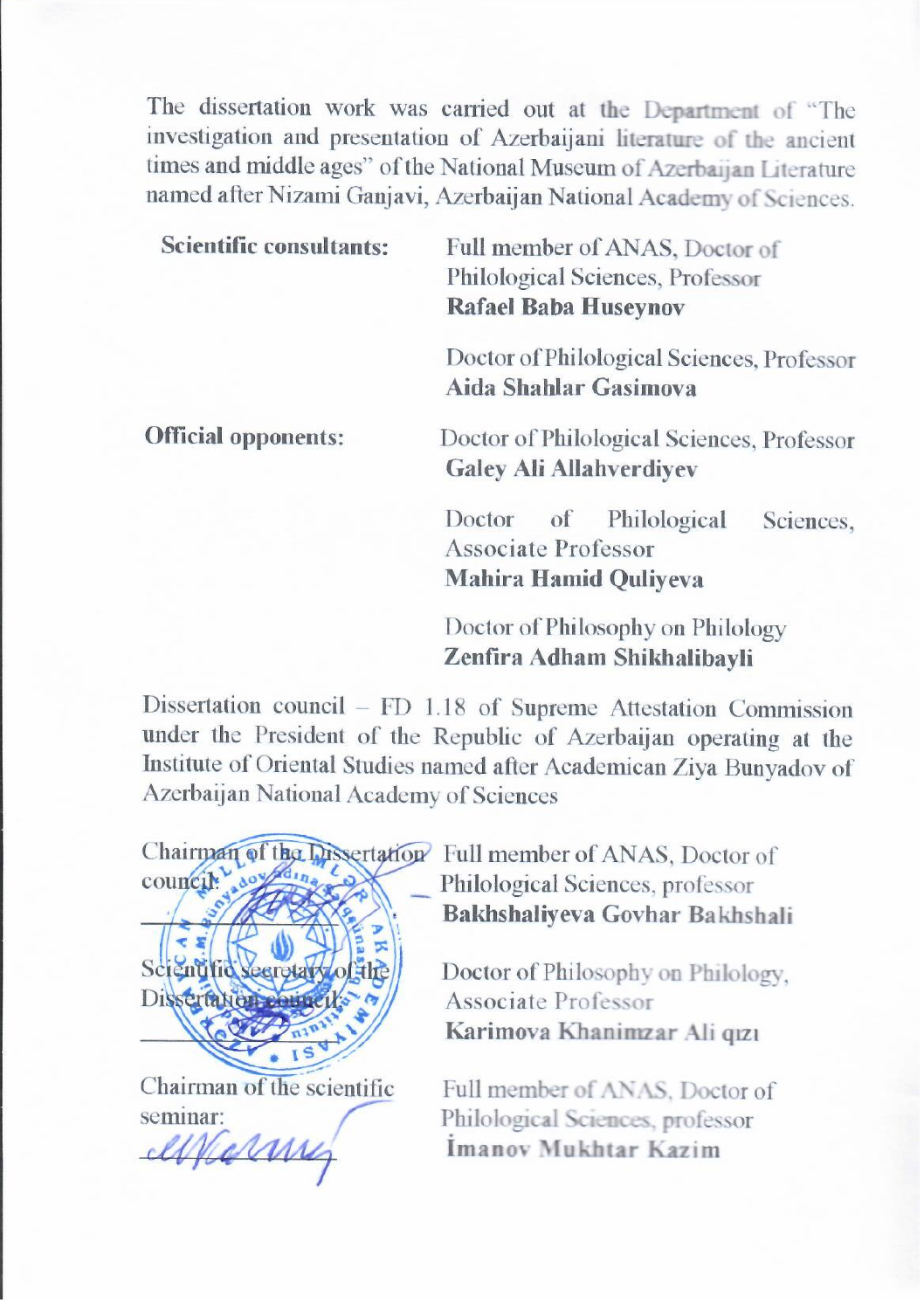### **GENERAL CHARACTERISTIC OF THE WORK**

**Actuality of the topic and the degree of the development.** Along with the Arabs, representatives of other nations were closely involved in the development of classical Arabic literature. Even before Islam, the work of Abyssinian origin poets was an important branch of jahiliyyah poetry. As the formation of Islam as a religion was accompanied by futuhat and the conquest of other territories, this resulted not only in the spread of the religion over large areas, but also in the influx of representatives of other nations to the centers of Islamic science and culture.

Most of the representatives of Ajam peoples in the Arab world were mawalis who accepted Islam and escaped captivity. The mawalis, the founders of the Shuubiyya movement, were considered not just foreigners, but an important force in the struggle against Arab fanaticism. If in pre-Islamic poetry the saalik poets opposed the tribal laws of the Arabs, the "others" of the Islamic period initially spoke of the idea of equality for all muslims. Equality of all muslims was one of the basic principles of Islam and is reflected in the Quran. However, it does not take long for their claims to expand and acquire anti-Arab and anti-Islamic features. The reason for emergence of this movement was the injustice prevailing in the society, the Arab hegemony. Thus, Arab fanaticism brought to the literature a rebellious mood of non-Arabs against Arab domination and sometimes against Islam.

It should be noted that from time to time the shuubis distanced from the idea of equality of all muslims, boasted of their past cultures, and insulted the desert life of the Arabs. These motives were the main direction of shuubi literature. The anti-Arab mood does not last long, is painted with anti-Islamic colors. At the same time, it should be noted that in the  $8<sup>th</sup> - 10<sup>th</sup>$  centuries, which is considered the golden age of Arabic literature, the motives of zindiq, Manichaeanism and the ideas of dualism, which often manifested themselves in poetry, also played a key role in the work of shuubi poets. The presented dissertation is also important in terms of studying the reflection of heterodox ideas in the literature.

In a society dominated by religion, freethinking was often of religious importance. The shuubi poets benefited from the ideology of the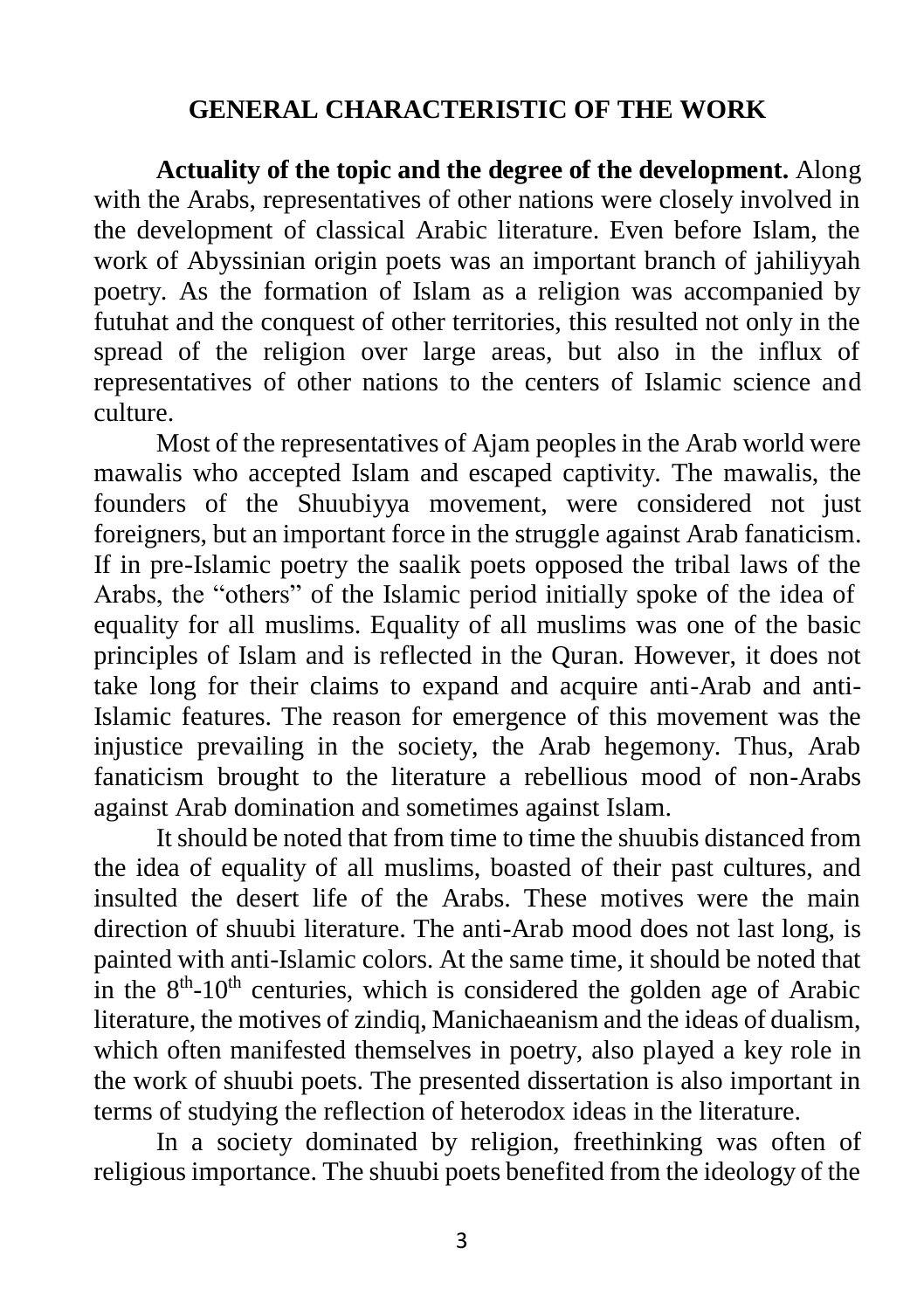Shias, the main opposition force against the Umayyad and Abbasid dynasties. For this reason, the study of Shiahism in relation to Shuubism reflects the sectarianism nature of freethinking in the literature.

Thus, the ruling dynasty's policy of Arab fanaticism sometimes leads to indifference to Islamic rites and doctrines, and sometimes to heterodox thinking. In the literature of the Abbasid period, Zandaqa and Manichaeism primarily reflect the thinking of non-Arabs, and motives tending to Shiahism also play an important role in the work of Ajam poets. Thus, throughout the history of Arabic literature, there forms examples that reflect a rebellious ideology and freethinking. The foreigners and their Shuubism movement are the heralds of freethinking in the Arab caliphate and in Arabic literature.

In the Arab-Islamic environment, where different cultures met, when the ideas of Shuubism becaming more widespread, the intellectual and cultural life came to life, causing a great deal of controversy among people of different literary and social positions. We think that the study of such controversial issues, which are also reflected in the literature, is one of the most important issues. This is also important in terms of tracking the literary processes taking place in modern multicultural societies.

The Shuubism movement was one of the issues of interest in Azerbaijani literary criticism. An example of this, we can show a short note by Mahammadali Tarbiyat in his work "Danismandani-Azerbaijan" 1 . After that, Professor M.Mahmudov in his work "Azerbaijani writers and poets written in Arabic" dedicated a separate part to the shuubism. While studying the life and work of mawla poets from Azerbaijan, M.Mahmudov touched upon the Shuubiyya movement and gave information about its prominent representative Ismail ibn Yassar.<sup>2</sup> Then, academician G. Bakhshaliyeva translated the parts of Abul-Faraj al-Isfahani's "Kitab al-Agani" about the mawla poets from Azerbaijan - Musa Shahavat, Abul-Abbas al-Ama and Ismail ibn Yassar,

 $\overline{a}$ <sup>1</sup>Tərbiyət, M. Danişməndani-Azərbaycan. Bakı: Azərnəşr, 1987. 462 s

<sup>2</sup>Mahmudov, M. Ərəbcə yazmış azərbaycanlı ədib və şairlər. Bakı: Elm, 1983. 205 s. s.173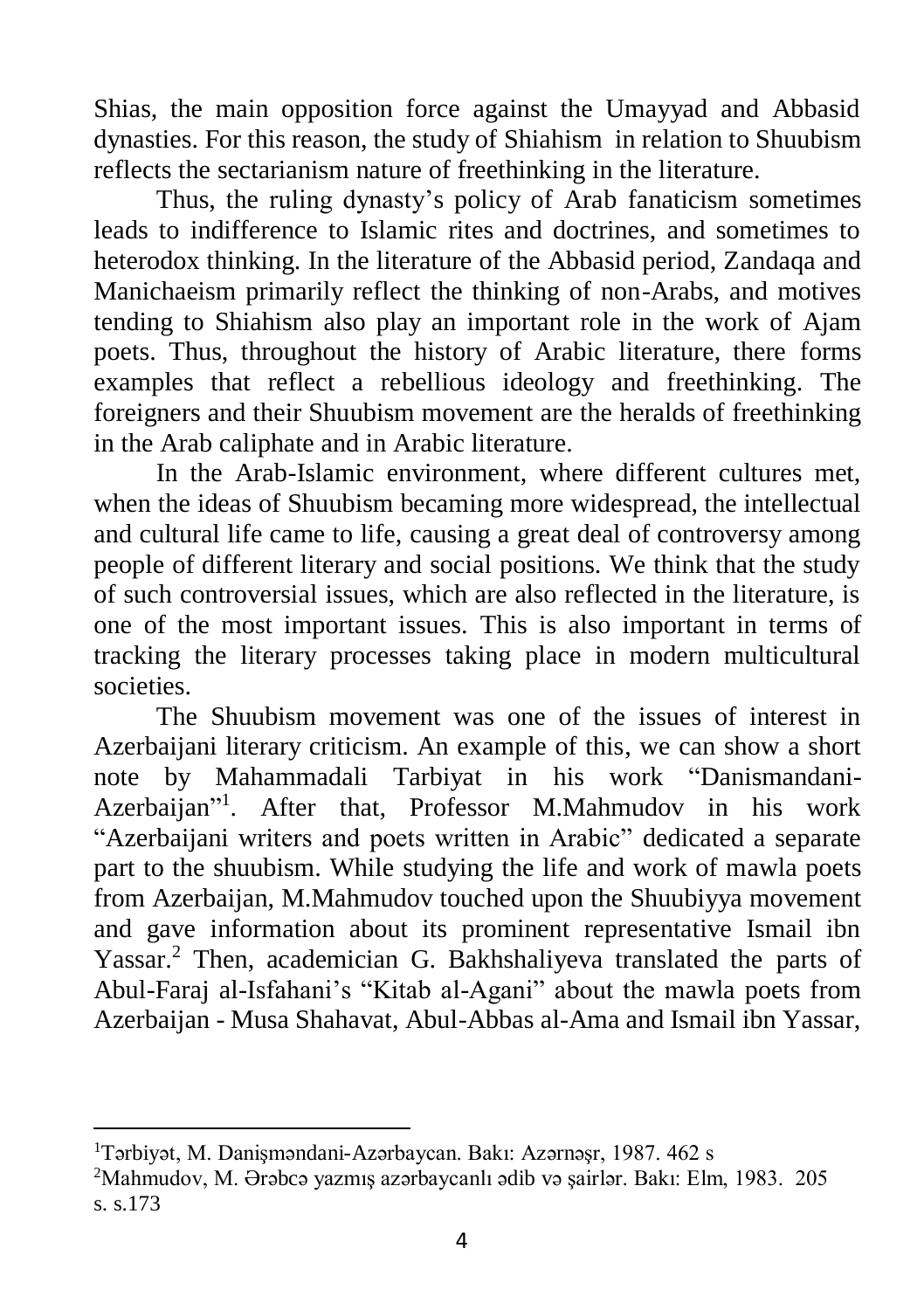here she investigated Ismail ibn Yassari as a shuubi poet. 3 It should also be noted that both of the above-mentioned research works are of great importance from the point of view of the study of the Shuubism movement in relation to Azerbaijan. Professor I.Hamidov in his book "Ибн Кутайба Динавари" explained the issues related to shuubism in the literary activities of Ibn Qutayba, showed the essence of shuubism in his works.<sup>4</sup>

From the authors of Western Europe relating to the subject of the research work, we can note H.A.R.Gibb's "Social Significance of the Shuubiyya"<sup>5</sup> , I.Goldziher's "Shuubiyya"<sup>6</sup> , S.Sarvan's "Cultural Polemics in the Early Islamic World: Shuubiyya controversy"<sup>7</sup> , A.Taheri's "Zandaqa in the Early Abbasid period"<sup>8</sup> and other works.

From the medieval Arabic sources, Abu Osman al-Jahiz's البيان والتبيين) al-Bayan va at-Tabyin)<sup>9</sup> and Ibn Abd al-Rabbihi's والتبيين Iqd al-Farid) 10 , as well as among Arabic authors in Ahmad Farajullah's work والشعوبية الزندقة في) Fi az-zandaqa va ash-shuubiyya) - "On Zandaqa and Shuubism" <sup>11</sup>, Shaugi Dayf's work األدب تاريخ - العربي) Tariq al-adab al-Arabiyya) – "History of Arabic Literature"  $^{12}$ , Ahmad Amin's work

<sup>3</sup>Бахшалиева, Г. Книга песен Абу-л-Фараджа ал-Исфахани и классическая азербайджанская литература. Баку: Элм,1998. 240 c.

<sup>4</sup>Гамидов, И. Ибн Кутайба Динавари. Баку: Элм, 1997. 144 c. c. 53

 ${}^5$ Gibb, H.A.R. Social Significance of the Shuubiya // Studies on the Civilization of Islam, Princeton University Press, 2014, pp.62-73

<sup>6</sup><https://www.scribd.com/doc/94082191/Goldziher-Muslim-Studies-1>

<sup>&</sup>lt;sup>7</sup>Scott, S. CulturalPolemics in the Early Islamic World: Shu'ubiyya controversy  $//$ Journal For The Study Of Peace and Conflict, The Wisconsin Institute For Peace And Conflict Studies, 2007-2008,pp. 42-52

<sup>8</sup>Taheri-Iraqi, A. Zandaqa in the Early Abbasid PeriodWith Special Reference to the Poetry // Thesis of Degree of Doctor of Philosophy, University of Edingurgh, 1982, pp.322

البيان والتبيين البن عثمان الجاحظ، القاهرة، مكتبة الخانجي، المجلد الثاني، 5631هـ، 633 ص<sup>9</sup> البيان والتبيين البن عثمان الجاحظ، القاهرة، مكتبة الخانجي، المجلد الثالث، 5991 م، 639 ص

أحمد بن محمد بن عبد ربهاألندليس، العقد الفريد، الجرء الثالث، دار الكتب العلمية، بيروت، لبنان، 5916م، <sup>10</sup> 633 ص

 $11$ [http://www.aldhiaa.com/arabic/books/alaqaeed/adiaan\\_va\\_ferag/fi\\_alzandage/fi\\_alzandage.pdf](http://www.aldhiaa.com/arabic/books/alaqaeed/adiaan_va_ferag/fi_alzandage/fi_alzandage.pdf) شوقي ضيف، تاريخ الادب العربي، العصر الْجاهلي، القاهرة، دار المعارف، 1119 هـ ، 434 ص <sup>12</sup> شوقي ضيف، تاريخ الادب العربي، العصر الاسلامي، القاهر ة، دار المعارف، 1119 هـ، 491 ص شوقي ضيفٌ، تاريخ الادب العربي، العصر العباسي الأول، القاهرة، دار المعارف، 1119 هـ ، 576 ص شوقي ضيف، تاريخ الادب العربي، العصر العباسي الثاني، القاهرة، دار المعارف، 1119 هـ ، 558ص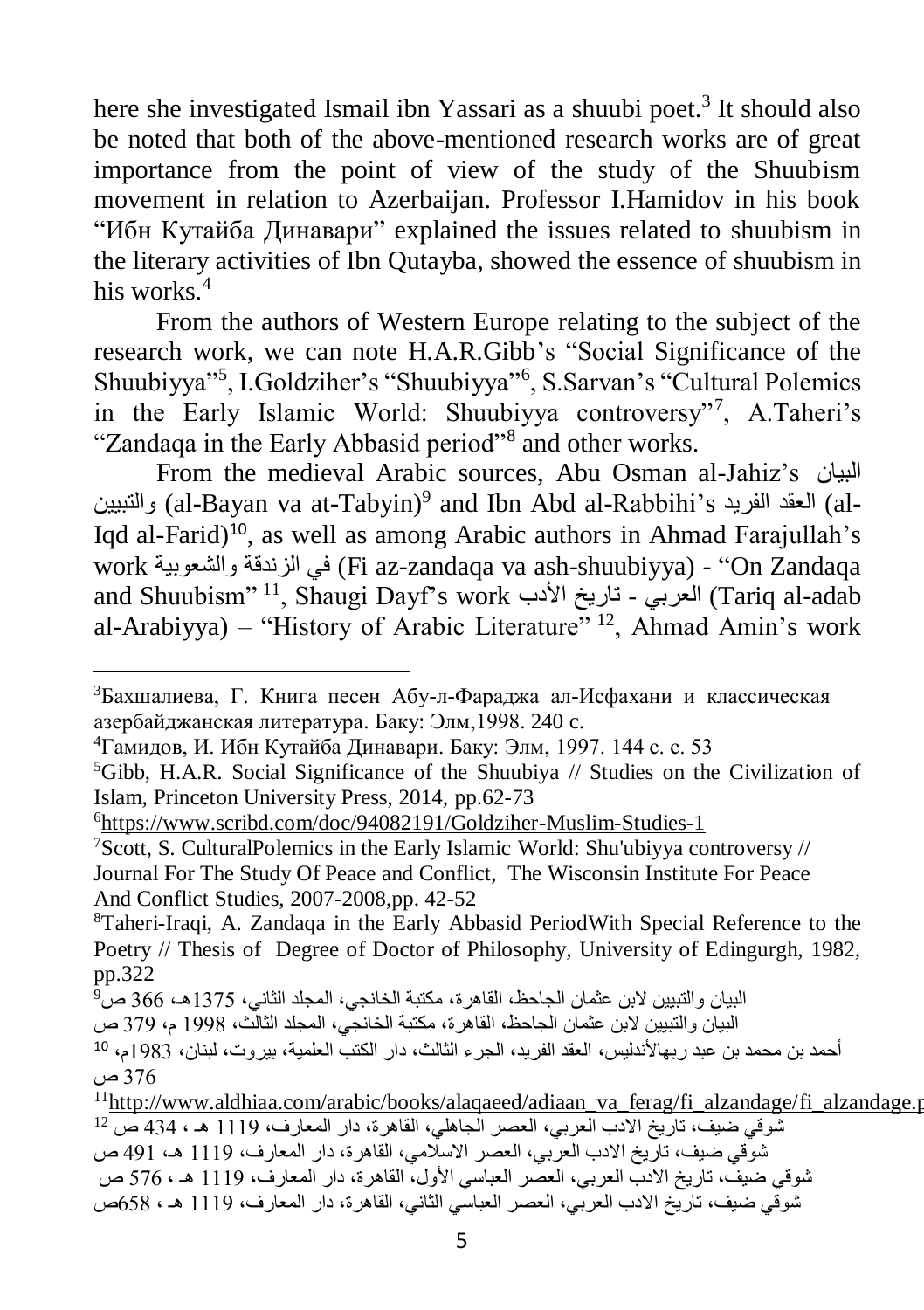ضحى الإسلام (Duha al-Islam) - Dawn of Islam"  $^{13}$  provides information about the main provisions of shuubism being as a current of ideas. In addition, medieval sources<sup>14</sup> studied on the life and work of individual shuubi poets give a full picture on this movement.

One of the numerous research works published in Turkey on shuubism is M. Kilichli's work "Arap edebiyyatında şüubiyye"<sup>15</sup>. The work pays special attention to the features of shuubism at different historical stages, the policy of the Arab caliphs that provoked the protests of the Ajam peoples, and studies the shuubi motives in the works of many Arabic-speaking poets, starting with Ismail ibn Yassar. In addition, in the research work of Y.Chakmak "Emeviler döneminde şüubiyyenin toplumsal muhalefetteki rolü"<sup>16</sup> it is clearly seem how active the shuubis were in socio-political life.

Although no separate research work has been devoted to shuubism in Russian Arabic studies, the issue of "others" has been touched upon in the context of the history of Arabic literature, and considerations relating to mawalism and shuubism have been shown.<sup>17</sup>

**The goal and objectives of the research.** The main purpose of the research is to study the reflection of the motives of freethinking in the Arabic literature in the pre-Islamic and early Islamic period in the Shuubism movement. To achieve this goal, the following scientific provisions have become the task of research:

–To study the relation of the "Shuubism" movement as a sociopolitical and cultural-literary phenomenon with the concept of "other – foreigner";

–To study the poetry of saalik poets as the literature of "others" in pre-Islamic Arab society as the first stage of the freethinking in the Shuubism movement;

 $\overline{a}$ أحمد أمين، ضحى الإسلام، مؤسسة هنداوي للتعليم والثقافة، القاهرة، 2012، 968 ص<sup>13</sup>

محمد بن سالم الجمحي ، طبقات الشعراء، دار إحياء العلوم، بيروت، لبنان<sup>14</sup>

<sup>&</sup>lt;sup>15</sup>Kılıclı M. Arap edebiyatında suubiye. – İstanbul: İsaret Yayınları, 1992

<sup>&</sup>lt;sup>16</sup>Cakmak Y. Emeviler döneminde suubiyyenin toplumsal muhalefetteki rolü // 98 Tunceli Üniversitesi: Sosyal Bilimler Dergisi,2013. c 1, sayı 2, s. 1-27

<sup>17</sup>Крачковский, И. Ю. Aш-Шанфара. Песнь пустыни /Избр соч./Москва-Ленинград: т. 2.1956. 702 с. / Фильштинский, И.М. История арабской литературы. – Москва: Наука, 1985. 524 c.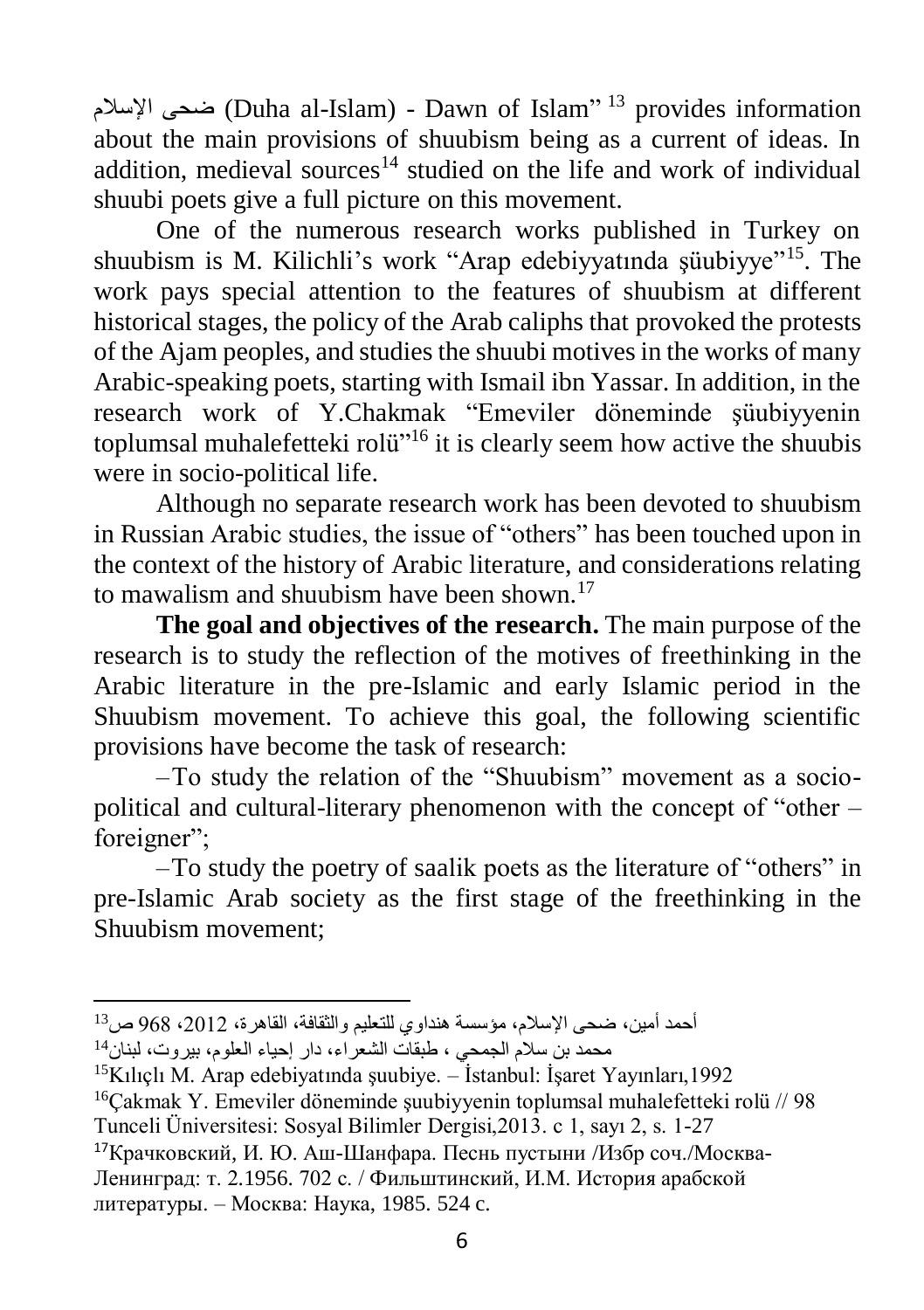–To investigate the importance of the poetry of Christian and Jewish poets who opposed this religion during the establishment of Islam in terms of conveying the features of freethinking;

–To have a look at the wide ethnic boundaries of "shuubism" as a phenomenon, covering Abyssinian, Jewish, Greek, Turkish, Persian and other peoples;

–To study the main reason for the tendency of shuubi poets to Manichaeism, not in the fact that all of them are of Persian origin, but in the fact that Manichaeism as a current of thought opposes the ruling classes and promotes social equality, as;

–To research with examples as a literary fact that the main reason for the tendency of shuubi poets to Manichaeism is not that all of them are of Persian origin, but that Manichaeism as a current of thought opposes the ruling classes and promotes social equality;

–To study how attractive Shiahism is for shuubi poets as an opposition sect to the ruling ideology.

**Research methods.** General scientific methods form the theoretical and methodological basis of the dissertation:

–To collect and systematize facts and materials;

–Systematic analysis and interpretation;

–Comparative analysis;

–Complex approach to the problem, historical principle;

–Achieving scientific results by making generalizations.

#### **Main provisions put forward for defense:**

–Even in the pre-Islamic period, the work of minorities known as "others", "foreigners" living in Arabian Peninsula, as well as saalik poets, are the first examples of the "shuubism" movement created in Arabic literature;

–Freethinking has been reflected in the works of Kab ibn Ashraf, whom Jewish poets, especially Jews, called "martyr poet" in the early Islamic period;

–During the Umayyad period, Arab fanaticism led to the formation of "shuubi" poetry;

–Shuubism and Zandaqa are widely reflected in the literature as a characteristic of the Abbasid society;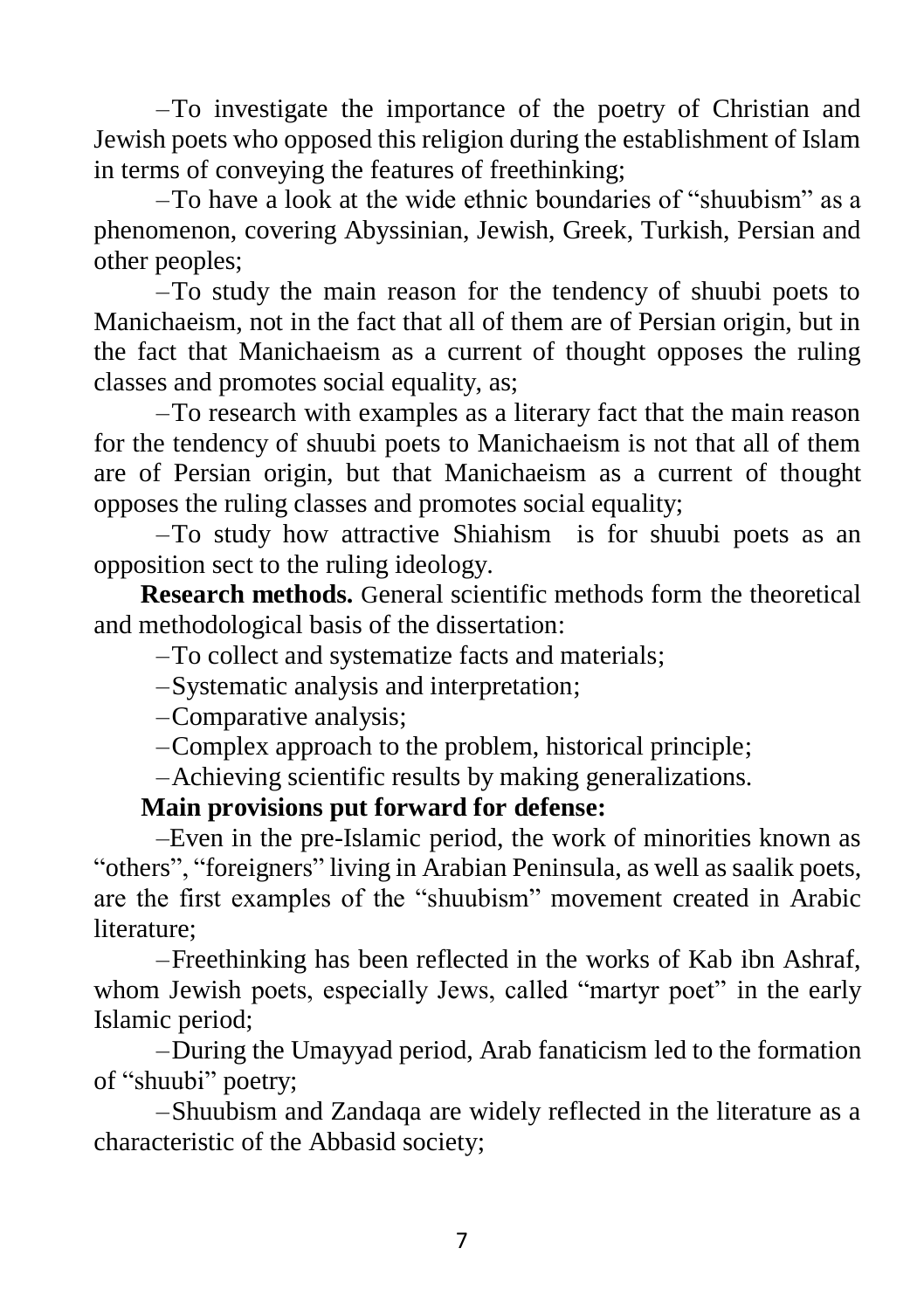–During the Abbasid period, shuubism was closely connected with the movement of renewal in literature, the freethinking of Bashar ibn Burd, Abu Nuwas and other poets.

–Manichaeism was one of the main directions of the Abbasid period shuubi literature.

–Presenting of the idea of equality of peoples in the works expressing attitude to shuubism in the  $9<sup>th</sup>$ -10<sup>th</sup> centuries.

– Shia ideology is reflected in the literature as an expression of freethinking and the strongest opposition ideology against the Abbasid.

– Freethinking is directed not only against the ruling class, but also against the classical literary traditions;

– Arab fanatics, in turn, wrote works that reflected the resistance to the shuubis;

**Scientific novelty of the research.** In the dissertation work, which cites rich sources and research, freethinking in Arabic literature is studied for the first time at the ethnic level as a current of thought of "others". This approach allows us to trace the roots of shuubism in the age of jahiliyyah and early Islam.

In the dissertation work, freethinking is studied in close connection with political persecution, and special attention is paid to the terror and inquisition that poets incuring who opposed Islam.

In addition, for the first time in Azerbaijani Arabic studies, shuubism is studied in connection with Shiahism and Manichaeism.

The dissertation examines the freethinking in the work of "others" in a period of about five centuries of Arabic literature.

Here, for the first time, along with shuubism, the anti-shuubism movement and the work of its prominent representatives are studied.

For the first time, the dissertation examines the peculiarities of the Shuubism movement directing against to the Arab literary tradition.

**Theoretical and practical significance of the research.** The research takes a different approach to the history of shuubism literature and expands its boundaries, it can be considered a useful source who study the life and work of saalik poets, freethinking among the foreigners in the early Islamic period, Manichaeism and Zandaqa in Arabic literature, the literature of non-Arab peoples within Islam, the history of religious-political hegemony and freethinking in Arabic literature. The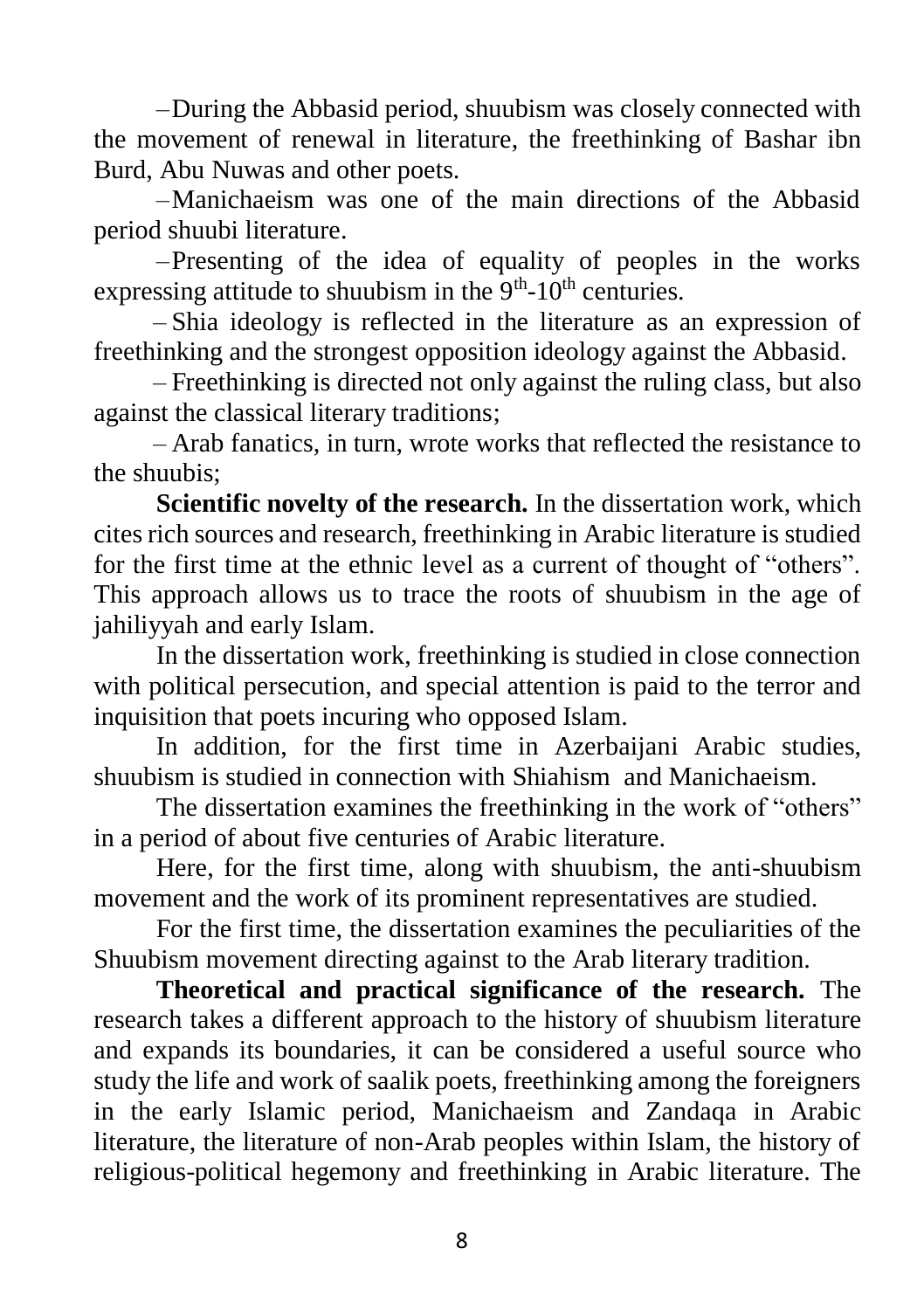research work can be used as a textbook in the teaching of relevant sections of Arabic literature in universities and as a special course in the field of Arabic literature.

**Approbation and applying of the research.** The main theoretical provisions of the research, the main scientific innovations are reflected in the collections recommended by the Supreme Attestation Commission under the President of the Republic of Azerbaijan, as well as in various scientific articles published by the author in relevant scientific publications abroad, abstracts of reports at a number of international and national conferences.

**Name of the organization where the dissertation work is performed.** The dissertation work was carried out at the National Museum of Azerbaijani Literature named after Nizami Ganjavi, Azerbaijan National Academy of Sciences.

**Total volume of the dissertation with characters, indicating the volume of the structural sections of the dissertation separately.** Title page – 392 characters; Table of contents – 681 characters; Introduction – 10456 characters; Chapter I – 81598 characters; Chapter II – 53314 characters, Chapter III – 77467 characters; Conclusion – 6552 characters; Bibliography – 14631 characters. Total volume: 245091 characters.

### **THE MAIN CONTENT OF THE RESEARCH**

In the **"Introduction"** part of the dissertation the relevance of the topic is substantiated, the object and subject of the research, the history of research of the topic, the goals and objectives of the research, methodology, theoretical and practical significance, scientific novelty of the work, provisions for defense are determined, information about the approbation and the structure of the dissertation is given.

The first subchapter of **the Chapter I** of the dissertation, entitled **" "Others" and "freethinking" in jahiliyyah and early Islamic society"**, is called **" "Others" and "freethinking" in pre-Islamic Arab society: saalik poets"**. This subchapter provides detailed information on the pre-Islamic socio-political, ethnic situation and lifestyle of the Arab society. The motives of freethinking manifesting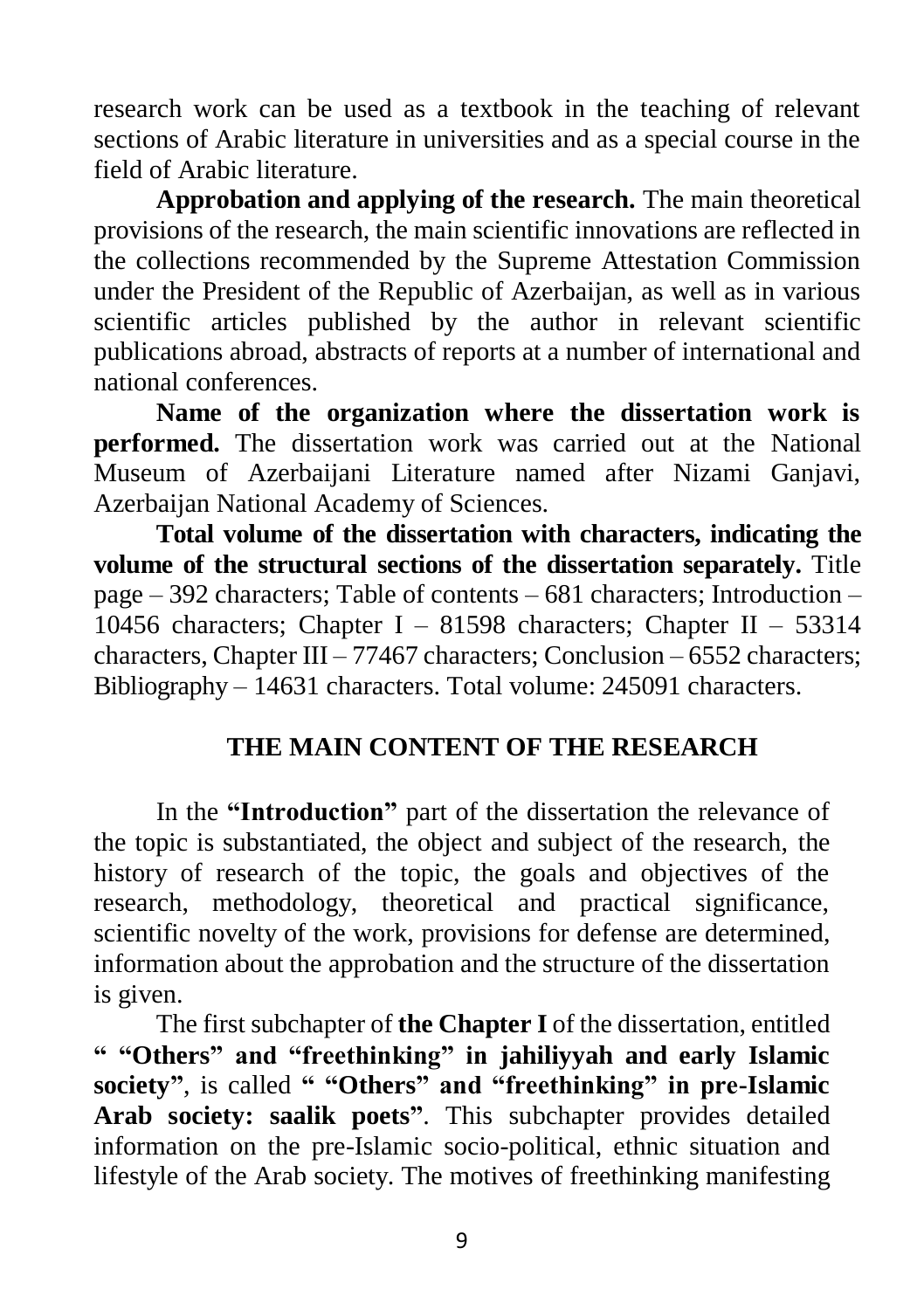themselves in pre-Islamic Arab society are studied on the basis of the work of poets. Here, saalik poem is studied as a separate literary process that differs from other poetic examples of the period of jahiliyyah. Along with medieval Arabic sources, relevant scientific works of Azerbaijani, Russian and European scientists are widely involved in the research process.

The hardships of the desert condition did not make life on the peninsula attractive to neighboring nations. In Central Arabia, in particular, there were very few representatives of other nations. However, it is known that Persians, Greeks and Jews live in Yemen and in the northern part of the peninsula. All this indicates that the ethnic landscape of the Arabian Peninsula is not homogeneous. Even if its few, there were "others" on the peninsula - Greeks, Persians, Turks. Among these, we should mention the black-skinned Abyssinians. An important branch of jahiliyyah poetry constitutes the work of poets who are called "Arab crows" العرب أغربة) agribat alarab). They were called "crows" because they were black. In Arabic sources, poets such as Shanfara, Taabbata Sharran, Suleyk ibn Salaka, Antara ibn Shaddad are considered "black crows" of the jahiliyyah period. It's shown in the dictionaries that the crow with its black color is sometimes used as a symbolic expression of a number of black meanings, about this concrete examples are given in this subchapter.

According to Arab tribal custom, a person's status in a tribe was determined by his maternal line. If a man's mother was a maid, he was considered a slave too. Fathers usually treated their children from maids as slaves and did not admit them as their own children. All the sa'alik poets whose biographies and works were examined in the dissertation were the children of such black-skinned Abyssinian maids. For this reason, the dissertation provides information about these maids themselves, and gives examples of poetic examples of the humiliation of a slave woman and the shame of being a child of a slave woman:

قال الشاعر: أنا ابن اسماء اعمامي لها وابي 18ا ترامى بنو االموان بالعار

 $\overline{a}$ ابن منظور، لسان العربالمجلد الرايع عشر، دار صادر، ص44 <sup>18</sup>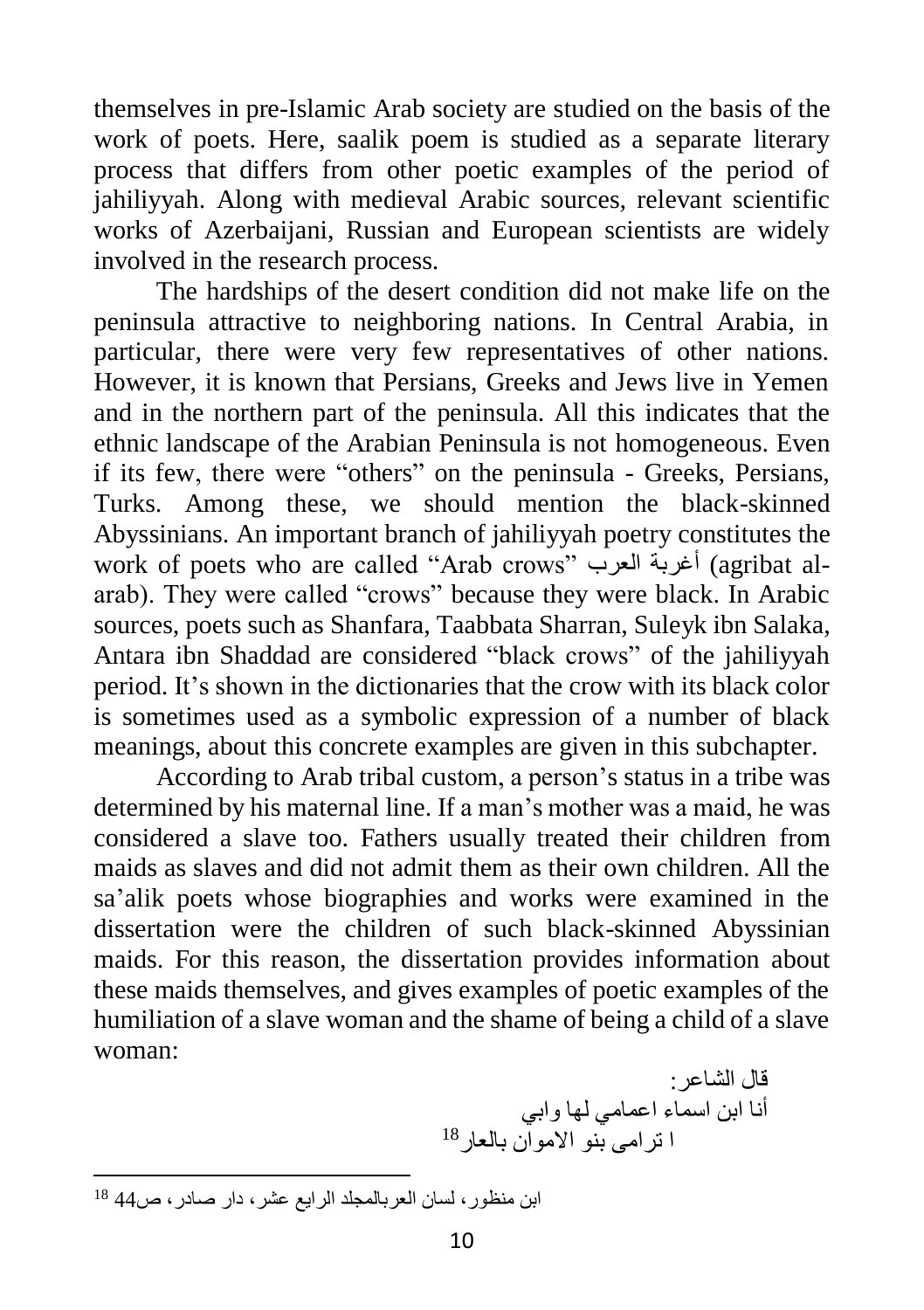The poet said: *I am Asma's son, and so are (children of free women) my uncles and father Let the children of slaves be ashamed and stay away from us.*

Another issue related to the Arab crows is that these poets are called صعلوك) (suluk) (in plural صعاليك). In explanatory dictionaries, the meaning of the word صعلوك" suluk" is given as "a poor man without wealth" - الفقير الذي لا مال لهM-faqir al-lazi la mala lahu) 19. Ibn Manzur says: ذوبانها – العرب صعاليك – saalik Arabs are those who are expelled from the tribe $20$ .

In Arabic poetry, not every poet expelled from the tribe represents "others". For this reason, the work of the Arabic origin sa'aliks is far from the research area of the dissertation. Saalik poets in our study, such as Shanfara, Taabbata Sharran, and Sulayk ibn Salaka, are those who escaped from slavery and took refuge in the desert, somehow, seeking of freedom in nature. Saalik poetry, which is an important literary process in the history of Arabic literature, is important in terms of expressing the inner feelings and emotions of a person who escaped from slavery, and glorifying his desire for freedom.

In the mentioned subchapter of the dissertation the motives of freethinking in the work of the above-mentioned poets are widely studied, about being considered them as "others" of pre-Islamic Arab society is widely informed, the main motives belonging to their work are investigated, similar and different features are compared. For example, if the individuality is strong in the works of Shanfara and Taabbata Sharran, in the work of Sulayk ibn Salaka the collective considerations belonging to the sa'alik poets prevail. That is, he sees himself as a member of a community, a brotherhood, and thinks about the characteristics of the group of unfortunate persons to whom he belongs. It is noted that the motives of saalik poetry, such as heroism and skill, are already becoming one of the important directions of classical Arabic poetry, along with poetry. In later times, especially in

يوسف خليف، الشعراء الصعاليك في العصر الجاهلي، دار المعارف، القاهرة، ،5931 ص<sup>19</sup>21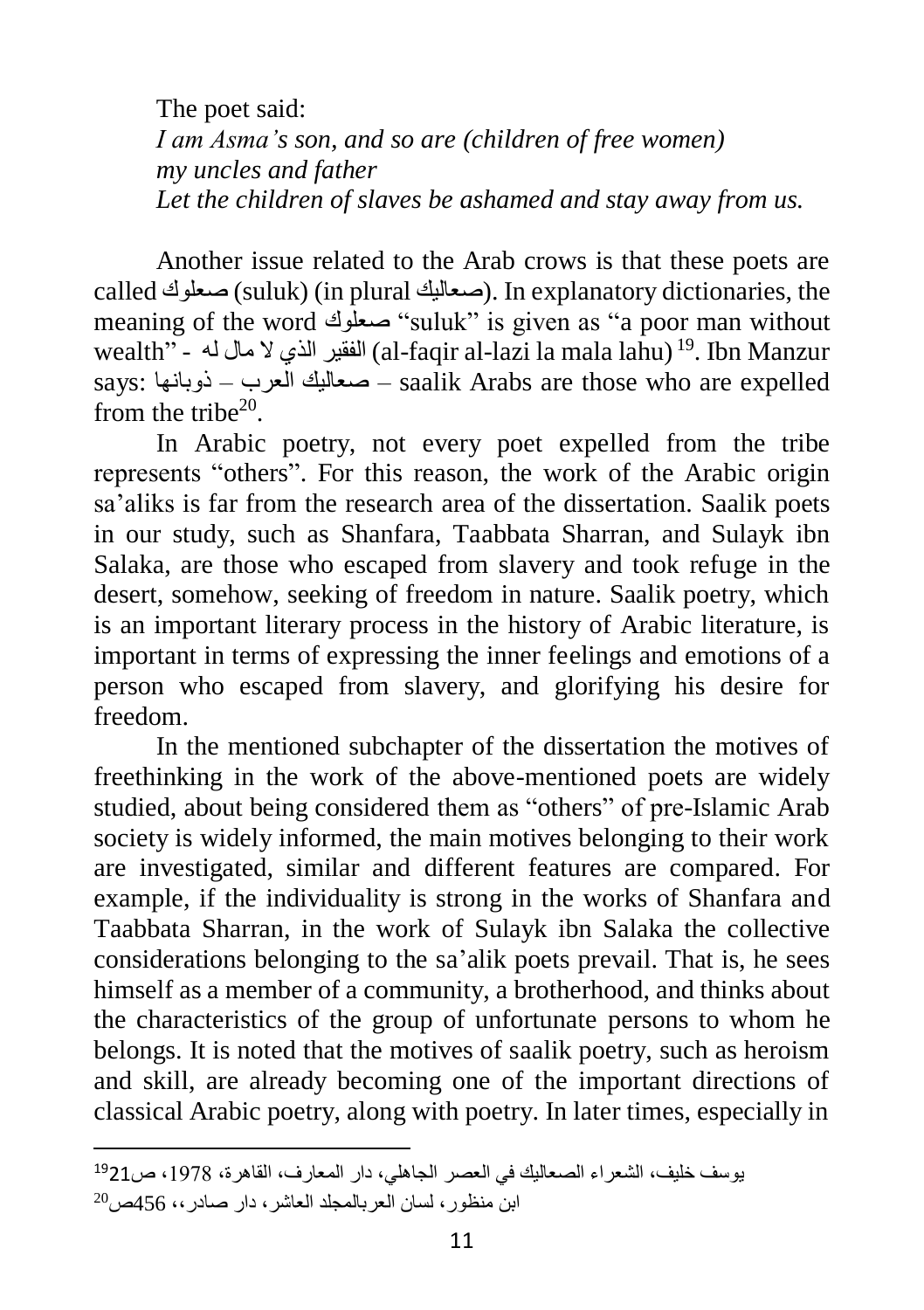the works of poets of the early Islamic period and those from foreign sects, the call to jihad was reflected. This indicates that the literature of the Islamic period benefited from its earlier literary heritage.

The following results are obtained from this subchapter:

- In the pre-Islamic period, there were also semi-nomadic tribes on the Arabian Peninsula, which led mainly a nomadic lifestyle;

- The ethnic landscape in the Arabian Peninsula was not homogeneous, although small numbers of "others" - Greeks, Persians, Turks, black Abyssinians inhabited here;

- The work of Sabit ibn Aus al-Shanfara, Taabata Sharra, Suleik ibn Salaka, whose names are mentioned in the sources and whose mothers are of Abyssinian origin and are called "black crows", give a full picture of saalik poets. Thus, examining the work of these poets, we conclude that although their styles of expression are different, the common features of their poetry are protest against slavery, escaping from the humiliation of tribal lords and taking refuge in the desert, nature and motives such as heroism, challenge to death later turned to the important direction of in classical Arabic poetry.

The second subchapter of the **Chapter I** is called **" "Others" and "freethinking" at the period of formation of Islam"**. The others and free expression of ideas has been evident since the first days of Islam. At that time, the difference between an Arab and Ajam was very clear. The Arabs, who had a high status in society, ridiculed the Ajam peoples, especially their way of speaking. The politicization of the meanings of "Arab and Ajam" is common in medieval Arabic sources. For example, it is said, "Ajam is a person who has a foreign dialect (عُجْمَة) – ucma in his speech"<sup>21</sup>. The dissertation cites nuances related to this topic in al-Jawhari's "Sihah" and Ibn Manzur's "Lisan al-arab" lexicographical dictionaries, as well as in Jahiz's work "Al-Bayan and al-Tabyin", the parts dealing with the shortcomings in the pronunciation of the Ajam peoples are given as examples.

It is known that after the migration, there were some forces in the society of Medina that opposed the Prophet Muhammad. We can show them representatives of other religions as an example. For example, the Jews opposed this religion, which put an end to inter-

محمد بن سالم الجمحي ، طبقات الشعراء، دار إحياء العلوم، بيروت، لبنان، ص<sup>21</sup>104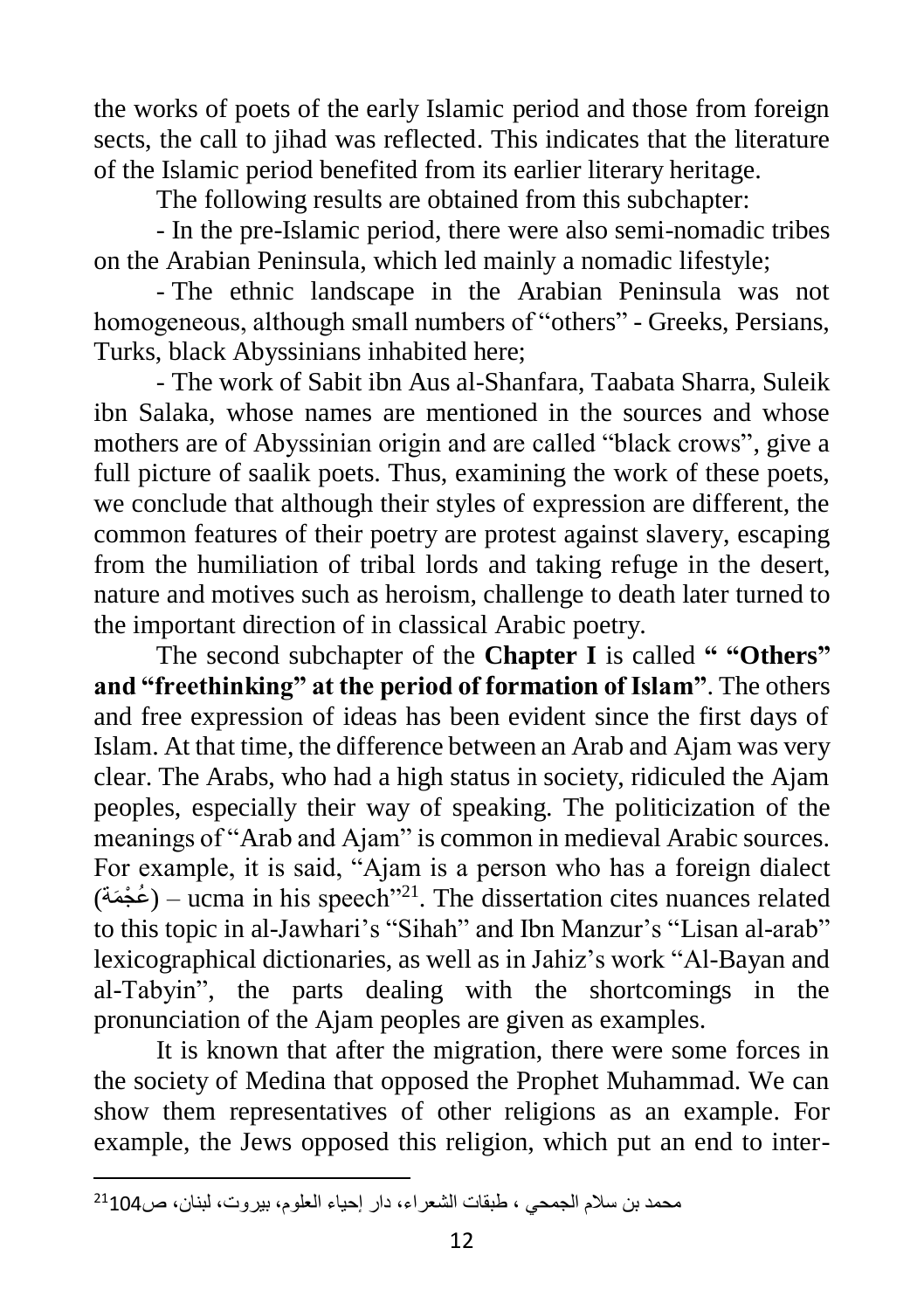tribal unrest and achieved the unity of the Muslim community. In the poetry of Jewish poets Kab ibn al-Ashraf, Jabal ibn Jawal as-Salabi, and Sammak al-Judah negative views of Islam and its prophet are expressed. In addition, the Christian monk Abu Amir joined the polytheists of Mecca and opposed Islam. Unfortunately, the poems written by Kab ibn al-Ashraf against Islam and its prominent personalities have not survived up to now. In a small example in Ibn Sallam al-Jumahi's book, we see that the poet reflects the Jewish way of life:

لنا بئر روّاء جمّة من من يردها بإناء يغترف ونخيل في قلاع بمّة سمتخترج التمر كأمثال الأكف<sup>22</sup>

*We have sweet and pure water wells, Those who come here draw water to their bowls. We have date gardens in many of our castles. The dates here are big as the size of a hand.*

This subchapter examines the motives of the above-mentioned poets, which contradict Islam, its prophet and Islamic ideology in general, as well as the freethinking of these poets, who are considered "foreigner" both ethnically and religiously, and their reflection in literary examples.

The following results are obtained from the subchapter:

- At the time of the formation of Islam, the difference between Arabs and Ajams was clear. Among the Ajam peoples, there were sincere believers of Islam, such as Salman al-Farisi and Bilal. But not everyone loved Islam;

- Over the years, the Jews, rejoicing in the clashes between the Aus and Khazraj tribes in Yathrib, opposed this religion which put an end to inter-tribal panic and achieved the unity of the muslim community. In their poetry, negative opinions were voiced against Islam and its Prophet;

- Islam in itself rejects ethnic discrimination based on people's religious affiliation (Hujurat, 13). Nevertheless, Arabic-Ajam

محمد بن سلام الجمحي ، طبقات الشعراء، دار إحياء العلوم، بيروت، لبنان، ص 22139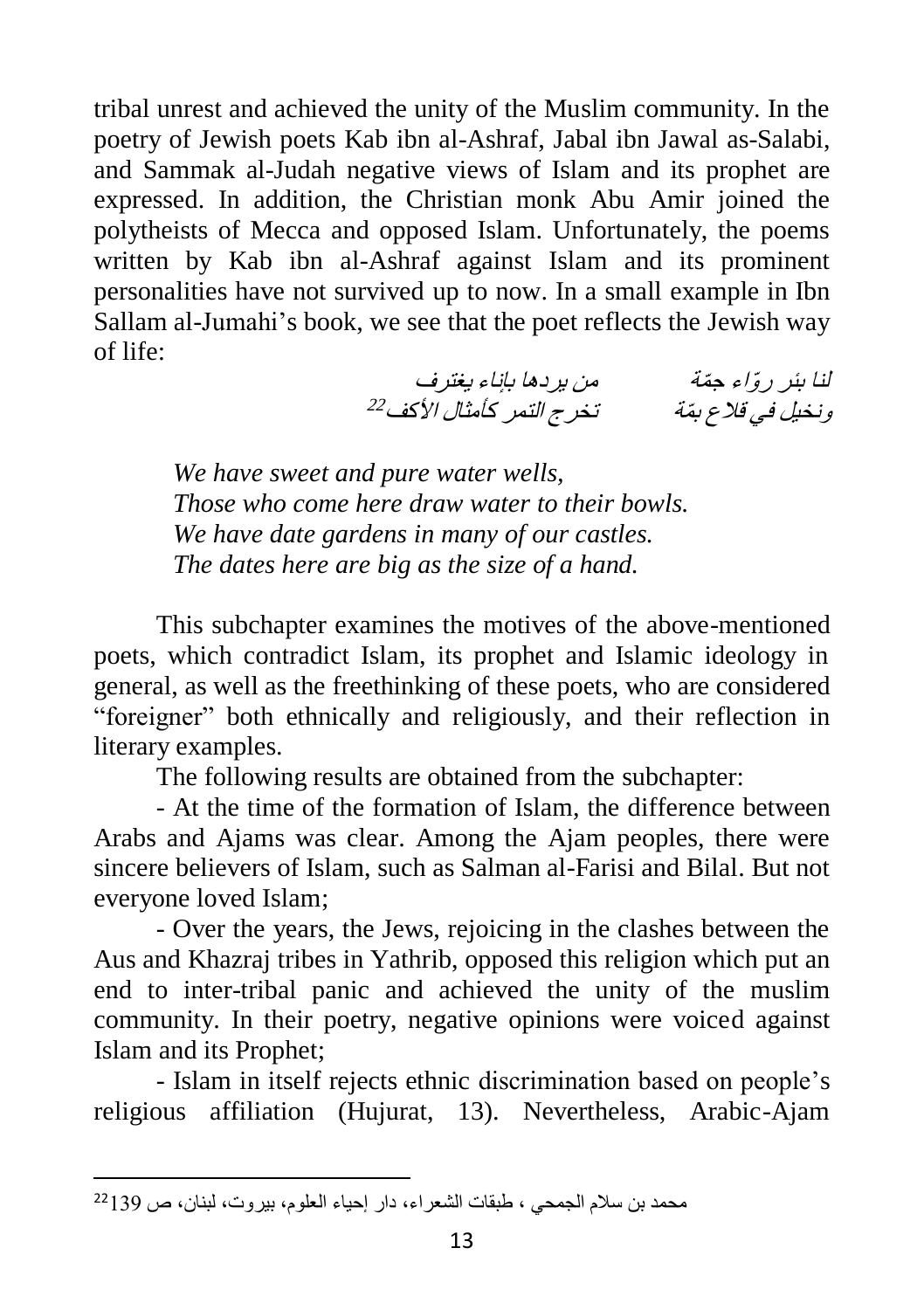differences in society were always apparent. Later, this difference led to the formation of the Shuubiyya movement.

The third subchapter of the **Chapter I** is entitled **"Ajam peoples, mawalis and mawla poetry on the way to shuubism"**. Islam gave a new character to slavery, as it changed a number of customs of the jahiliyyah period. Islam has created a new unity of people. This union also gave rise to the mawalid establishment to determine the position of liberated muslim slaves. Who is called "mawla" in the subchapter? The question is answered, the meanings of this word in lexicographic dictionaries, as well as its social status are investigated. It is noted that among the mawalis there were Hassan al-Basri, Abu Hanifa, Abu Ubayda, Hammad al-Raviyyah and other prominent personalities in the field of history of Arabic-Islamic sciences and culture, muslim law, history, Quranic sciences, Arabic philology, from famous mawali poets the work of Nuseyb, nicknamed Abul-Hajna, Ziyad al-Ajam, is being studied.

During the Umayyad period, freethinking was widespread among the mawalis. The mawalis mastered various crafts and served in the house of their masters. However, as we mentioned earlier, a number of intellectuals also came out of them. Their hard work was highly appreciated on the law-court. The Mawalis had a number of rights in the tribe, including to get blood revenge. However, this did not make them full rights members of the tribe. Each mawla depended on his master.

Sometimes the role of the Persians among the mawalis is too much exaggerated. It is true that a number of well-known mawalis came from the Persian provinces, especially Khorasan, but when we examine the sources, we see that there were educated mawalis from Azerbaijan and other Turkic territories, especially from Central Asia, as well as India, China and Abyssinia. Among them, the poets who wrote in Arabic adapted to the Arabic literary environment and wrote poems in the genres of classical Arabic poetry. Also, among the mawla poets, the mawalis from Azerbaijan are especially noted. In his work "Azerbaijani writers and poets written in Arabic" prof. M. Mahmudov extensively studied the life and work of three famous Azerbaijani poets, such as Musa Shahavat, Abul Abbaas al-Ama and Ismail ibn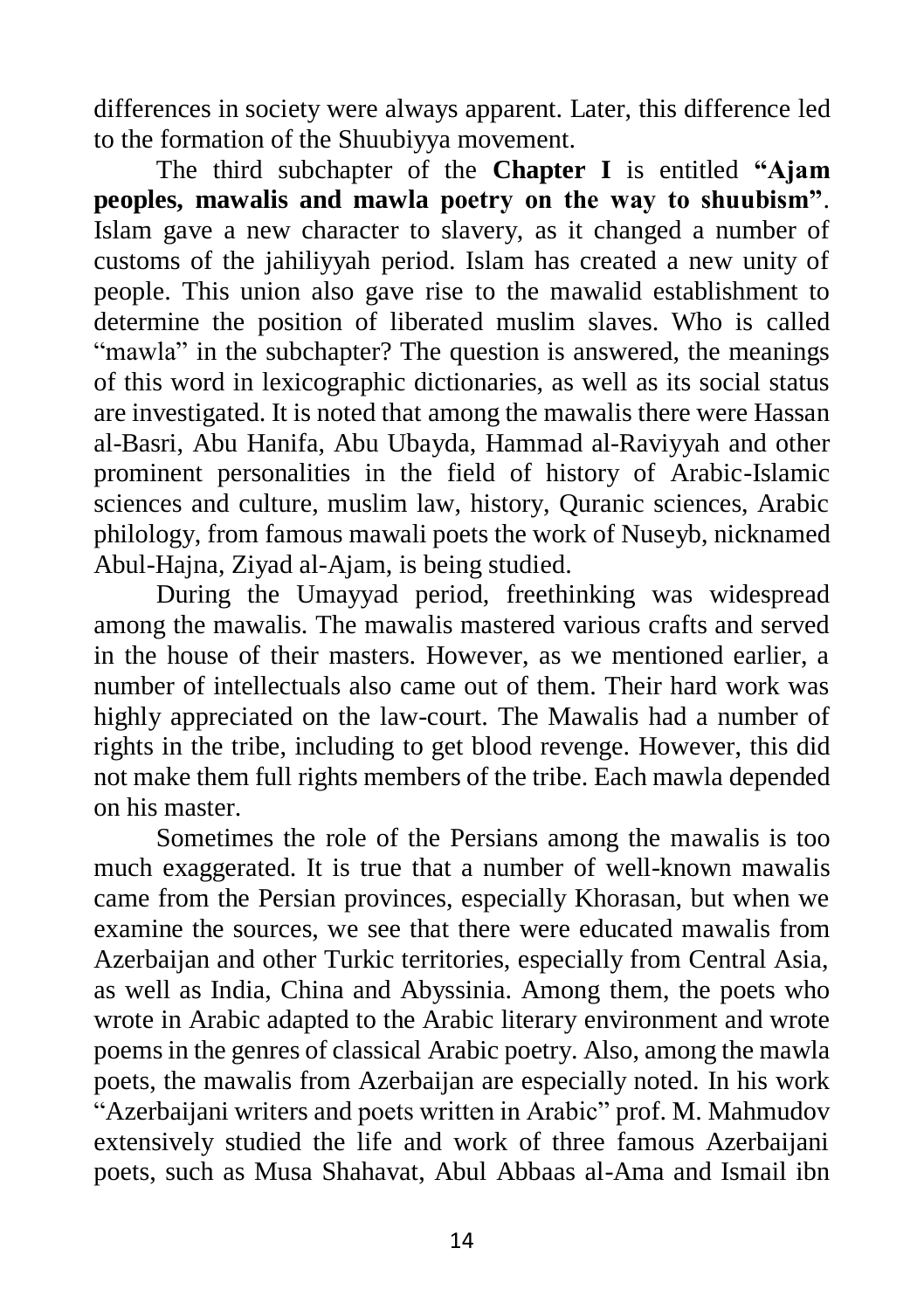Yassar. Since the works of the first two poets do not reflect the freethinking belonging to "others", the dissertation does not discuss them separately. It is worth mentioning that even Musa Shahavat's poem addressed to Yazid ibn Muawiyah does not voice like a "others" or Ajam's protest against the Arabs, but as an accusation from a pious position against the caliph, who did not follow the Islamic rites much:

لست منا وليس حالك منا يا مضيع الصالة بالشهوات 23

*"You are not one of us. Your state is not like ours. O you who sacrifice your prayer to lusts! "*

Far from ethnic conflicts, mixing with Arabs is also reflected in the poetry of Abul Abbas al-Ama. After the Abbasid came to power, al-Ama, a supporter of the Umayyad, dedicated the famous qasida "Siniyyah" to the disintegrating Umayyad dynasty. This qasida, too, stems not from ethnic relations, but from a power struggle between two Arab dynasties, and does not correspond to the scope of interest of our research topic. However, the motives of freethinking found in the work of Ismail ibn Yassar are given a wide place in the next chapter.

 The following conclusions are obtained from this subchapter:

–Over time, Ajam scholars, poets and scribes who mastered the Arabic language, called "mawla", appeares among the non-Arabs;

–After Futuhat, the Arabs established a mawla institution to keep the non-Arabs in their obedience, which allowed the mawalis to join the Arab tribes;

–Outstanding personalities grow up in the history of Arab-Islamic science and culture among the mawalis;

–The mawla protests, which arose from time to time, can be considered the first sprouts of the later Shuubiyya movement;

–The main provisions of this chapter have been highlighted in articles published in scientific journals.

<sup>&</sup>lt;sup>23</sup>Mahmudov, M. Ərəbcə yazmış azərbaycanlı ədib və şairlər. Bakı: Elm, 1983. 205 s. s.40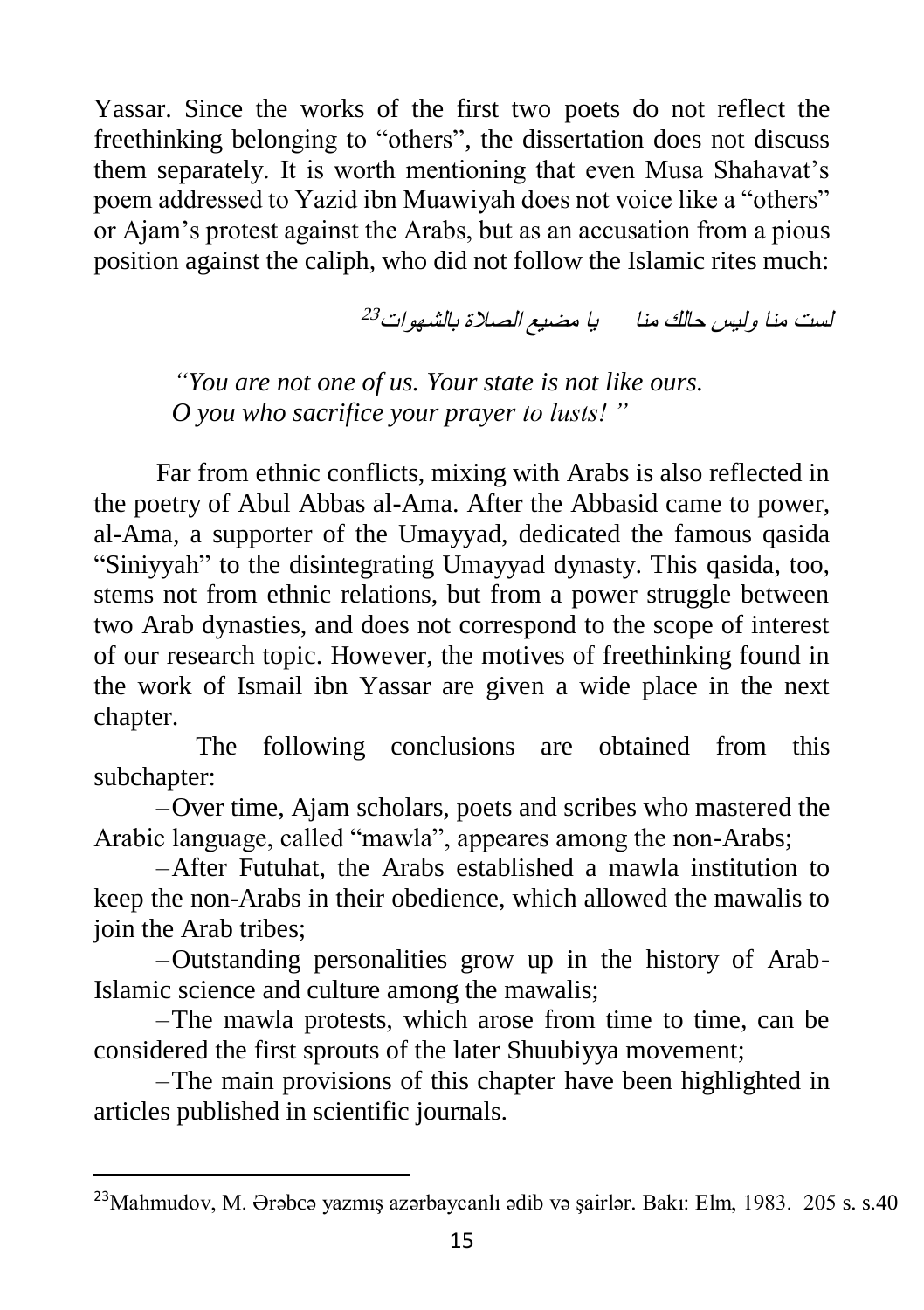The first subchapter of the **Chapter II** of the dissertation **"The formation of shuubism and its literary manifestation"** is dedicated to **"The formation and main stages of the Shuubism movement"**. Before discussing the reason of formation of the movement, the etymology of the word الشعوبية) ash-shuubiyya) is considered. Lexicographic dictionaries relating to the subject are used, in particular the reasons why Ibn Manzur connected human communities with body parts and gave preference to the meaning of "shab" (because it means the main part of the head) are studied. The reasons of formation for the movement are studied, as well as, for each of the members of other peoples who have converted to Islam for determining their status in society and eliminating the meanings of superior and inferior person, specific verses from the Quran and hadiths narrated from the Prophet, which used as an important ideological argument are given as examples.

As a movement, shuubism originated at the Umayyad period, especially developed in the early 8<sup>th</sup> century. The Persians were at the forefront of the shuubism movement. At the same time, the role of Azerbaijanis, Aramaic, Berber, Coptic and other peoples is undeniable. It should also be considered that the first prominent representative of this movement in the field of poetry - Ismail ibn Yassar - was originally from Azerbaijan.

M. Kilichli shows that the shuubism movement has passed through three groups and stages in its development: The first group is musavat – those who support equality, and their activity mainly coincides with the beginning of the shuubism movement. They are called Ahlu-Tasviya. They don't discriminate among people on the basis of ethnic origin or lineage. The second group of shuubis attacked the Arabs in various ways and humiliated them, but they did not touch Islam. Because they look at Islam as the religion of all mankind. As Muslims, they considered themselves superior to the Arabs, boasting of their powerful kingdoms once, and hating the Arabs who enslaved them. The third group not only hated the Arabs, but also attacked Islam, which they considered Arab's religion. <sup>24</sup>

<sup>24</sup>Kılıçlı M. Arap edebiyatında şuubiye, İstanbul, İşaret Yayınları, 1992, s.72-73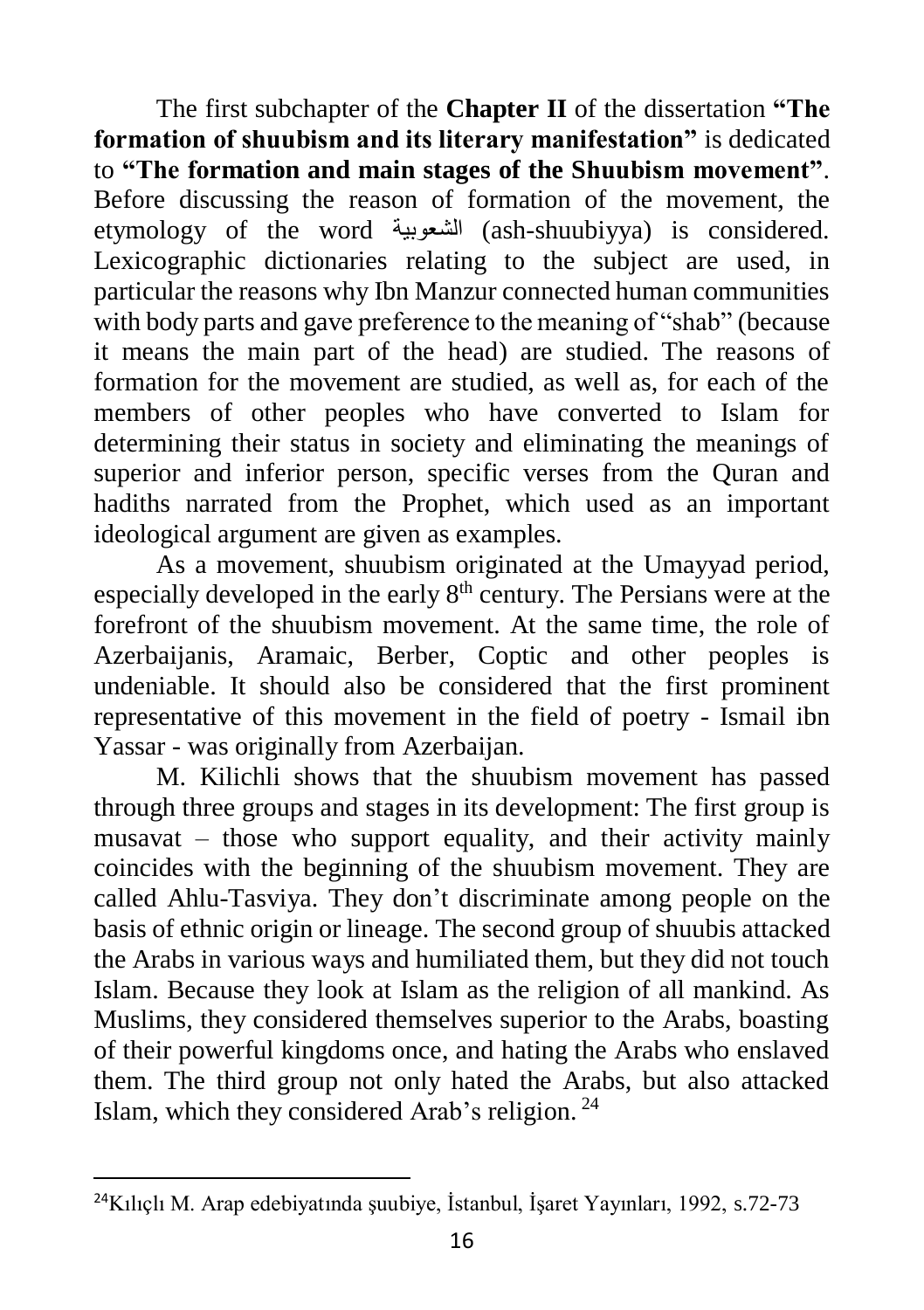In addition, this chapter examines the views and scientific conclusions relating to the reasons for the formation of the shuubism movement of Western scholars such as I. Goldzier and H.A.R.Gibb.

Thus, based on the idea of equality between people, the shuubis, who claimed that they had the same rights with the Arabs as Muslims, from time to time became a community that laid the foundations of heterodox thought in Islam. The political manifestation of this was manifested in the liberation movements against the Arab caliphate, the most obvious example of which was the Babak movement, which undermined the foundations of the caliphate. From the religiousphilosophical and literary point of view, this is manifested in the revival of ancient beliefs, the strengthening of the elements of Zoroastrianism and Manichaeism in literary works. In addition, the inclusion of the Hulul theory in Islam - the manifestation of God in man, was in a certain sense related to shuubism. Because the claimants were mainly Persians.

The following conclusions are obtained from this subchapter:

- During the Umayyad period, being looked down of the representatives of other nations led to the formation of the shuubism movement.

- At first, shuubism, which appeared as equality (tasviyya), from time to time turned to the point of criticizing the Arabs and boasting of Persian culture.

- Based on the idea of equality between people, the shuubis, who claimed that they had the same rights with the Arabs as muslims, from time to time became a community that laid the foundations of heterodox thought in Islam. The political manifestation of this was shown itself in the liberation movements against the Arab caliphate, the most obvious example of which was the Babak movement, which undermined the foundations of the caliphate.

The second subchapter of the **Chapter II** is entitled **"Considerations on shuubism in Arabic prose".** The main purpose of this chapter is to research the anti-Arab views of the shuubis in two of the most prominent representatives of classical Arabic literature, Amr ibn Bahr al-Jahiz's work (775-868) "والتبيين البيان) "al-Bayan wa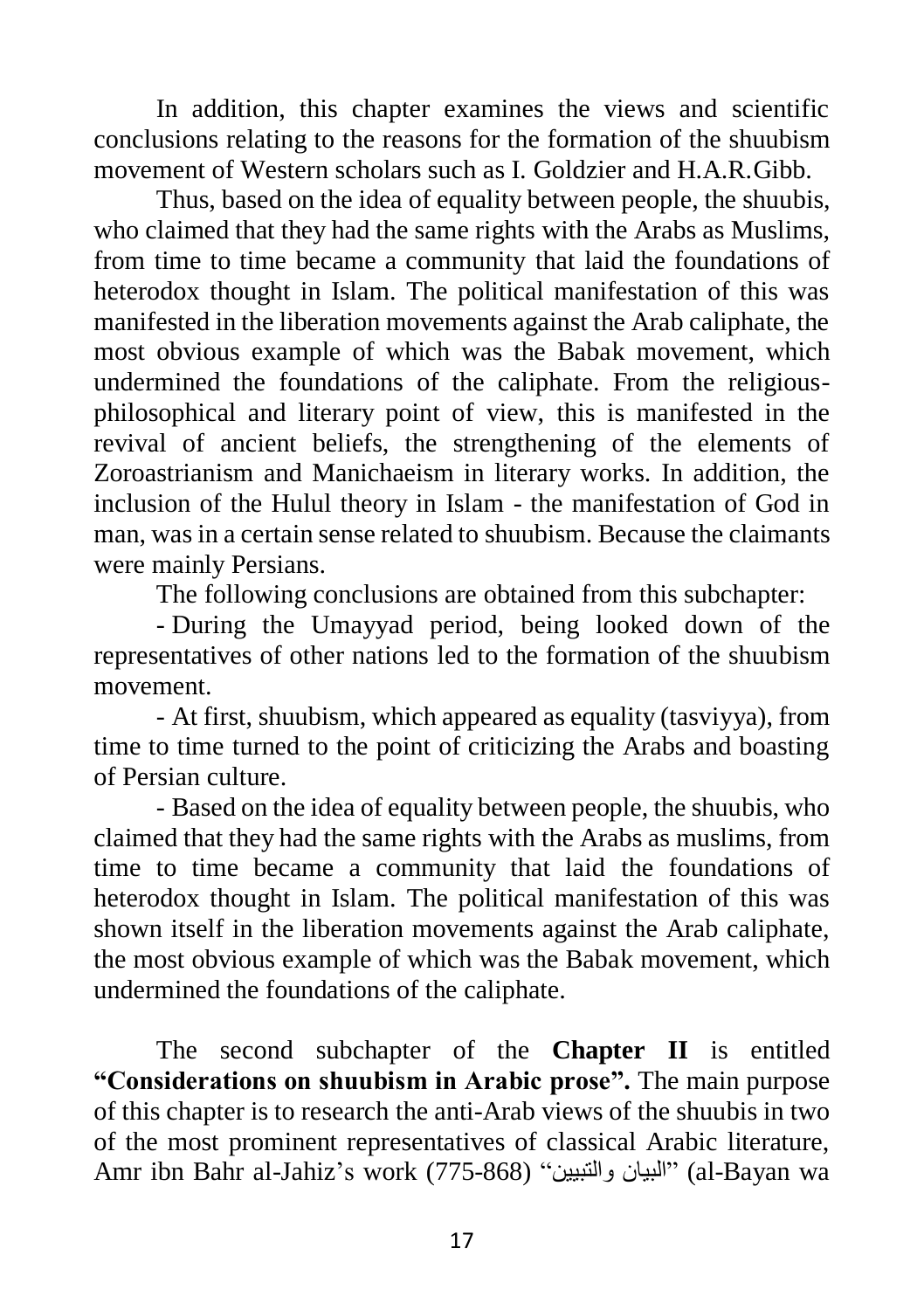al-Tabyin), and Ibn Abd al-Rabbihi's work "al-Iqd al-Farid" اليتيمة كتاب العرب وفضائل النسب في) kitab al-yatima fin-nasab wa fadail al-arab) (A rare pearl on the origin and virtues of the Arabs), is to study of the attitudes of both scholars on the subject.

Unlike Jahiz, Ibn Abd Rabbihi analyzes the problem in more detail. This analysis allows us to get a complete picture of shuubism. Jahiz, on the other hand, reflects different aspects of shuubism. In order to understand his views, it is necessary to get an idea, albeit in the form of a summary of shuubism, that the work of Ibn Abd Rabbihi helps the reader in this matter. Shuubism and its critical motives are in case of sparse in Jahiz's works. In Ibn Abd Rabbihi, this topic is reflected in a specific discussion – "al-Iqd al-Farid" – "A rare pearl about the origin and the virtues of the Arabs" كتاب البنيمة في النسب وفضائل ا العرب) kitab al-yatima fin-nasab wa fadail al-arab) in several paragraphs of this book. One of the important merits of the book is that the author refers to some works that have not survived to the present day. One of these works is Ibn Qutayba's العرب تفضيل) Tafdil al-Arab) – "Being preferred of the Arabs", which in the present subchapter examines Ibn Qutayba's views on the shuubis. For this reason, some parts of "al-Iqd al-Farid" have the effect of an anthology relating to shuubism.

In this subchapter, on the basis of the above-mentioned works, the shuubis' views on statehood and prophethood, also, examples of their superiority over the Arabs in science, art and philosophy are shown, as well as information about the anti-shuubiyya movement is given.

The high development of shuubism as a movement dates back to the  $8<sup>th</sup>$ -10<sup>th</sup> centuries. This was a very important period in the life of muslims. It was during these centuries that many nations converted to Islam. Among them Persians, Turks, Nabataeans, Greeks and Coptics dominated. In Muslim society, the enslavement of representatives of high civilization by Bedouin Arabs, who were far inferior to them in terms of their level of civilization, created confrontation in society, and make ideological controversy and accusations inevitable. Traces of this can be found in both poetry and prose. Hajv (lampoon) mood prevailed in poetic examples. Poets highlighted the shortcomings and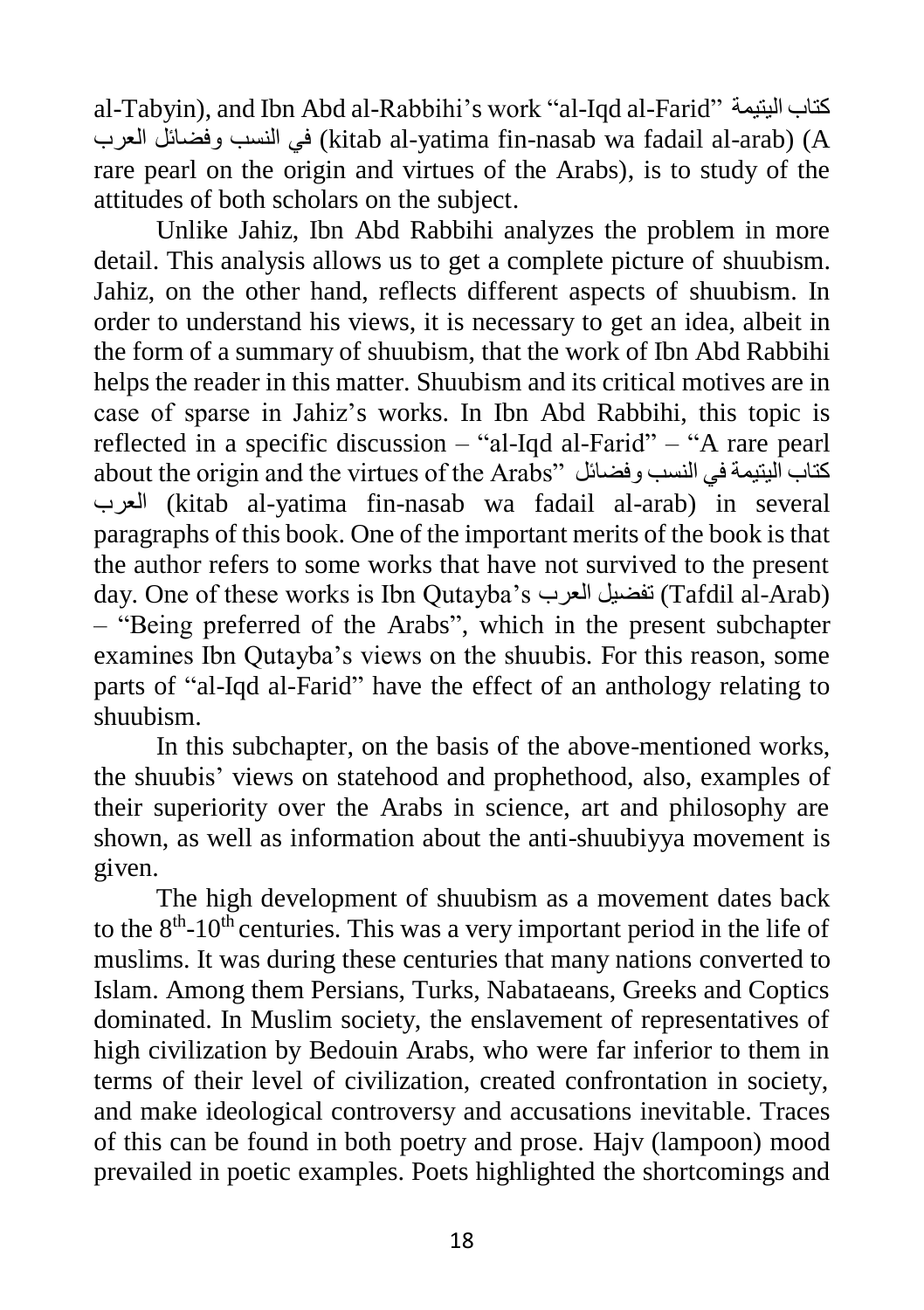deficiencies of the other side, and this also dominated in prose. But here the emotional accusations were replaced by well-founded considerations. In the examples of prose, scholars and writers sought to prove every point.

The following conclusions are obtained from this subchapter:

- The heterogeneity of Islamic society, the mixing of muslim Ajams with Arabs, caused a deep echo on intellectual and spiritual life;

- The shuubis and their opponents were debating whether the Arabs or the Ajams are superior, everyone turned to history, the Holy Quran and the hadiths, and the stories of the prophets in order to prove the truth of their opinions, they sought proof of their views in these sources;

- Shuubism mobilizes Arab fanatics, and a strong anti-shuubiyya movement begins.

The third subchapter of the **Chapter II** is entitled **"Ismail ibn**  Yassar as a shuubi poet". Ismail ibn Yassar is a poet who is given enough attention in Azerbaijani literary criticism. His life and work was involved in a comprehensive study prof. by Malik Mahmudov, the poet's shuubi views were investigated, then in her study on Abul-Faraj al-Isfahani's work "Kitab al-Aghani", the part related to Ismail ibn Yassar of the same work was fully translated into Russian by academician Govhar Bakhshaliyeva. In addition to mention to both studies, this subchapter reflects the poet's shuubi views, referring to his divan, published in Beirut in 1994. For this reason, in the present dissertation work, the focus is on the shuubi views of Ismail ibn Yassar, is examined how the poet's shuubi ideas are reflected in his work.

The life and work of Ismail ibn Yassar date back to the Umayyad period. He can be considered a representative of the second stage of shuubism. At that time, the shuubi supporters were no longer content with the idea of equality for all muslims, but claimed their own superiority. The shuubis of Persian descent were proud of the Sassanid dynasty, while the Romans boasted of their kinship with the Byzantine Empire and Byzantine tsars. Ismail ibn Yassar did not represent the first generation, but the second generation. In other words, not himself,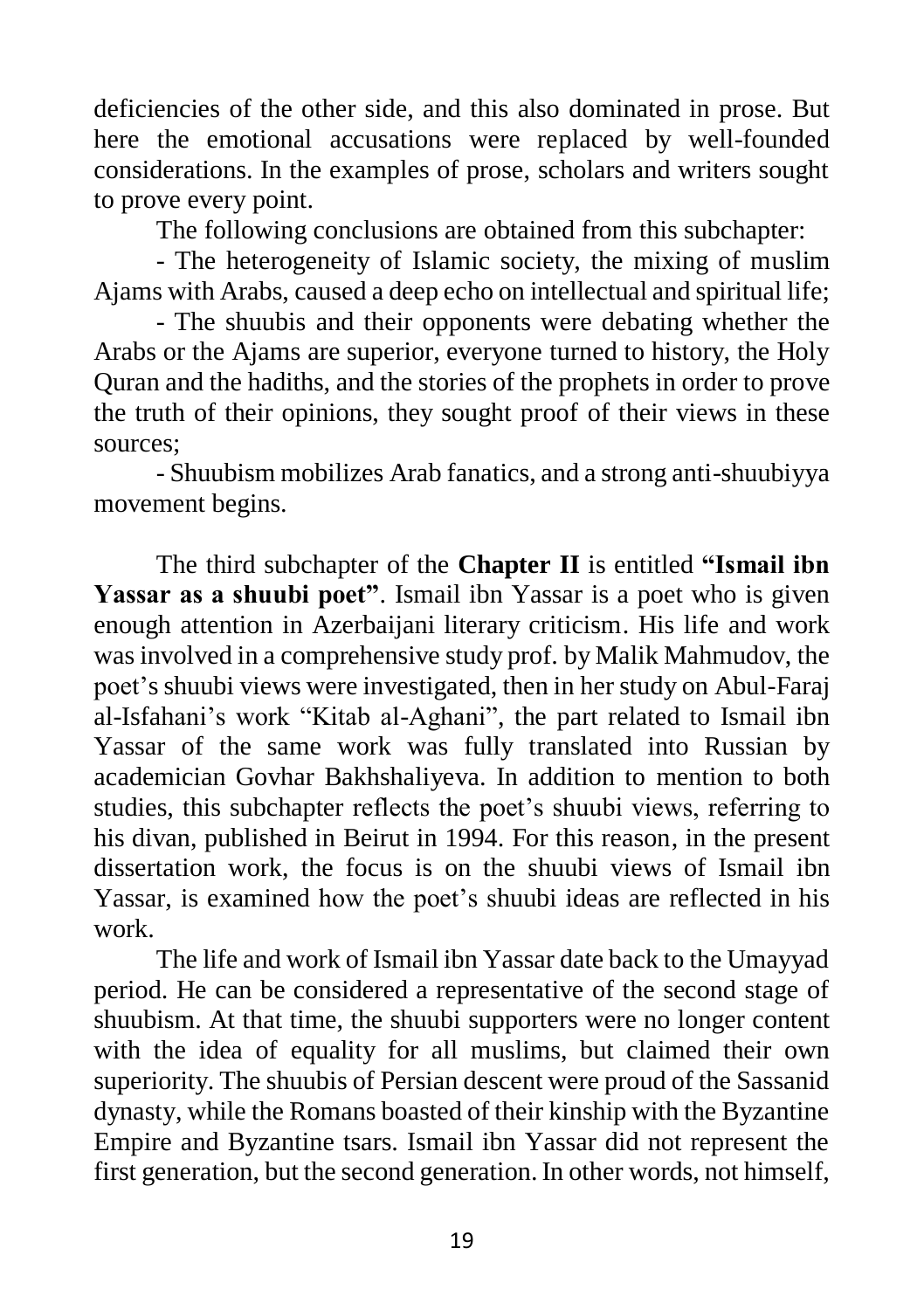but his ancestors were captured and brought to Medina. For this reason, Arabic was as his mother tongue. His shuubi views and ajam fanaticism, born of the Umayyads' negative attitude toward foreigners, are evident in his famous qasida "mimiyya", qasida contains a number of issues related to both Arab traditions and the history, lifestyle and battles of the Persians, we have seen here that the Persian content is covered as Arabic content:

أصلي كريم ومجدي ال يقاس به ولي لسان كحد السيف مسموم أحمي به مجد أقوام ذوي حسب من كل قوم بتاج الملك معموم حجاحج سادة بلج مرازبة جرد عتاق مساميح مطاعيم من مثل كسرى وسأبور الجنود معا والهرمزان لفخر أو التعظيم يمشون في حلق الماذ ّي سابغة مشي الض ّراغمة األسد اللهاميم هناك إن تسألي تنبي بأن لنا جرثومة قهرت <sup>ع</sup> ّز الجراثيم 25

*My dynasty is noble. My glory is boundless. I have a sharp and poisonous tongue like the tip of a sword. With this tongue, I protect noble and dignified peoples. Such a people who always wore a crown on their heads. They were noble masters. The brave knights – were marzuban, their foreheads were open, were not hairy. They were a free people. They were very generous and open-handed. They are the descendants of the proud and great Hormuz. Kesra was one of them too, and also Shapur. They move forward on their horses like proud lions with their armor. If you ask us about our dynasty,*

*they say that their generation has defeated many generations.*

Pride in one's lineage was one of the most important features of Arabic literature. The main motive in the Arab fakhriyas was to boast about their ancestors. This motive is also strong in the work of the shuubis.

It should be noted that in khutbahs of the Umayyad period usually praised the Umayyad caliphs, was substantiated that they deserved power. Other groups - foreigners, Zubayris, Shiites - boasted of their leaders. In this regard, the dissertation analyzes Ismail ibn Yassar's poem "Baiyya". In this qasida, the poet praises his lineage

 $\overline{a}$ شعر اسماعيل بن يسار، تقديم يوسف حسين بكار، بيروت، دار االندلس، ،5914 14-11 ص<sup>25</sup>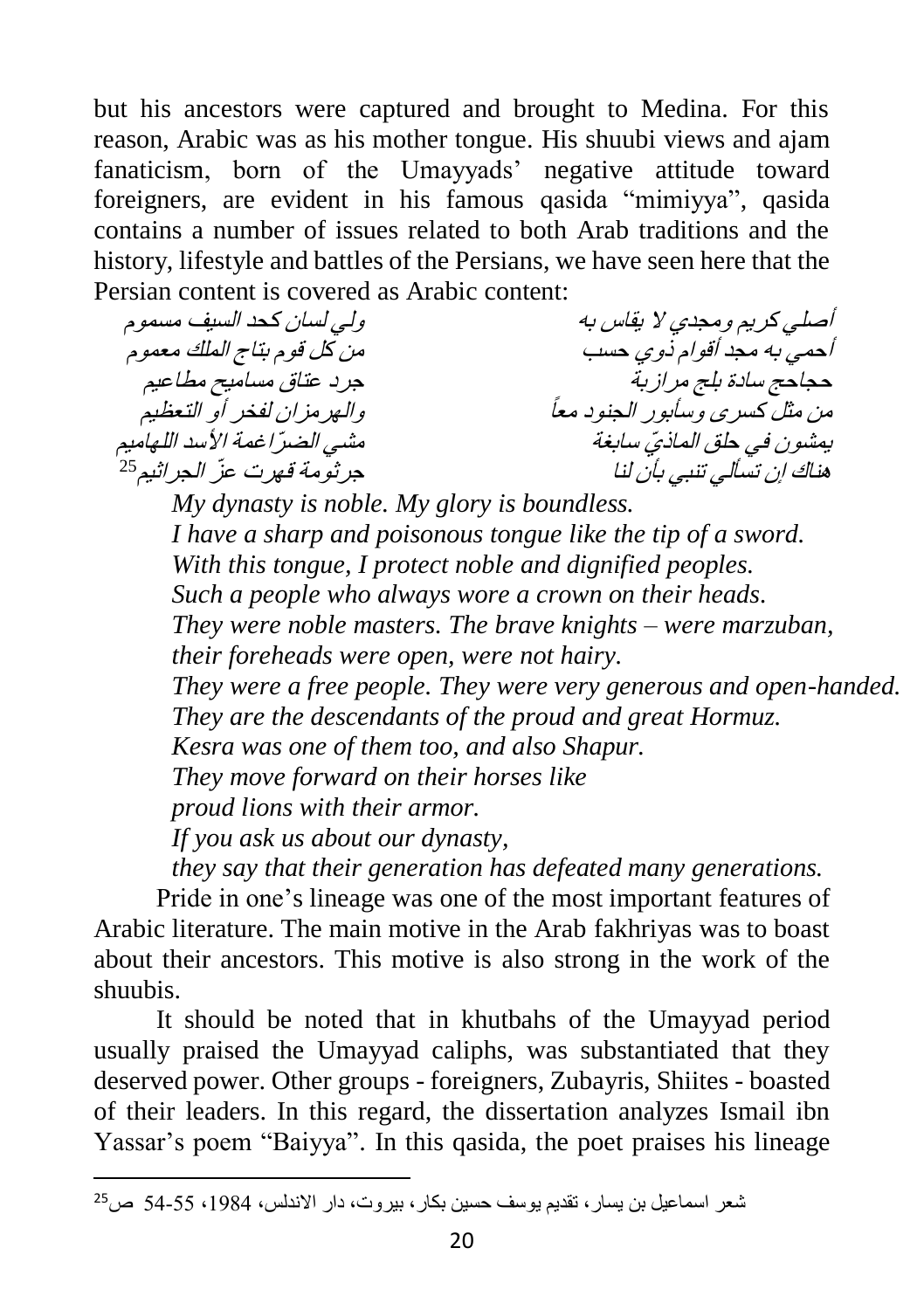who were the Persian emperors. According to him, the real chivalry belongs to the Persians.

انقضت شرتبي وأقصر جهلي انقضت شرّتي وأقصر جهلي واستراحت عواذلي من عتابي<br>ربّ خال متوّ ج لي و عمّ ماجد مجتدى كريم النصاب<br>س مضاهاة رقعة الأنساب إنما <sup>س</sup> ّمي الفوارس بالفر س مضاهاة رفعة األنساب فاتركي الفخر يا أمام علينا ا وعنكم واسألي إن جهلت عن كيف كّ نا في سالف اآلحقاب ّ إذ نرّبي بناتنا وتدسو ن سفاها بناتكم في التراب 26

> *My youth has passed, I have moved away from ignorance. Those who rebuked me also gave up on me. My uncles were crowned. They are the owners of glory and noble. Someone connects his lineage to the Persians in order to prove his true chivalry. O Imam, boast less in front of us! Avoid oppressing us, and speak the truth! If you don't know who you are or who we are, ask others and see how we lived in ancient times. While you were burying your daughters alive we cherished and nurtured them.*

From the above mentioned, it's concluded:

- Ismail ibn Yassar was a real shuubi poet;

- Poets like Ismail ibn Yassar, who were born in an Arab environment and wrote in Arabic and boasted of their ancestry and being non-Arab, are in fact they are of interest as a herald of the idea they support by going beyond the ethnic framework;

- Ismail ibn Yassar's position as a poet is determined by his opposition to the Umayyad Empire, his criticism of Arab fanaticism, his praise of freethinkg, and his recognition as the first great poet of the shuubis;

- The main provisions of this chapter are highlighted in articles published in scientific journals.

The first subchapter of **Chapter III** of the dissertation, entitled **"Shuubism and cosmopolitan Abbasid society"** is called

شعر اسماعيل بن يسار، تقديم يوسف حسين بكار، بيروت، دار االندلس، ،5914 34 ص<sup>26</sup>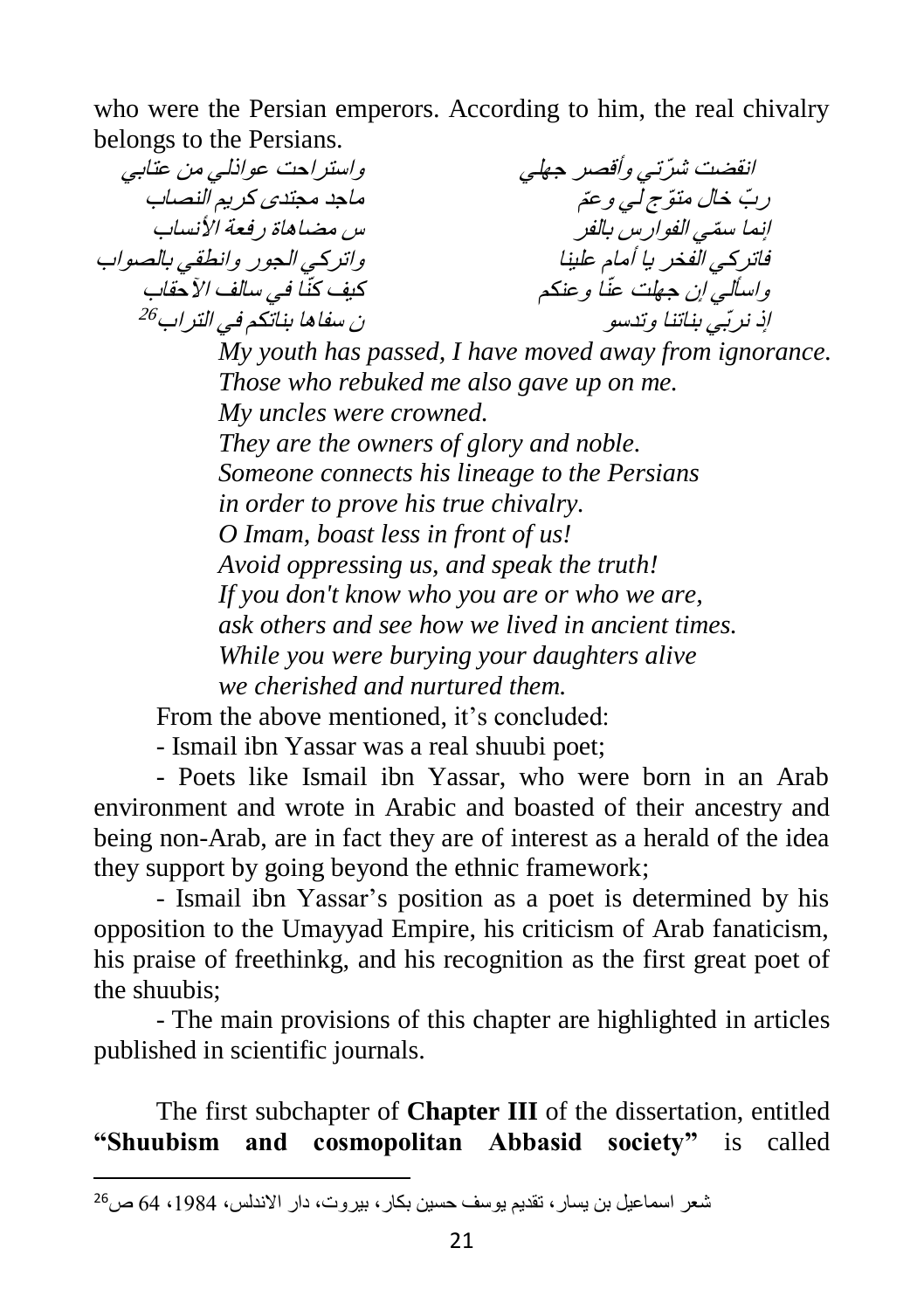**"Shuubism and Zandaqa as characteristic features of Abbasid Society"**. This chapter examines the reasons for the persecution of the shuubis in the Arab caliphate of the Abbasid period, and detailed information is given about being accused of them and the two concepts the ideological basis of the Shuubism: Zandaqa and Manichaeism, as well as the Manichaean theory.

Examining the lexical meanings of the word "zindiq" (زنديق) shows that this word is used in connection with atheism. In the Abbasid society, people who violated Islamic doctrines were widely called زنديق - zindiq. The dissertation refers to the explanatory dictionaries created at that time and emphasizes the usage of the meaning of "zindiq" in connection with the ancient Persian religious ideas, Zoroastrianism. When medieval Arabic writers associated the meaning of "zindiq" with Persian beliefs, they emphasized that the word "zand", which means the interpretation of the Avesta, was at the root of the word.

In Arabic literature, the word "zindiq" is originally used to refer to the Umayyad caliphs. It is known that Yazid ibn Muawiyah, one of the caliphs, did not follow the doctrines of Islam, drank wine, gathered his jesters and organized parties. In Islamic society, the word "zindiq" was applied to anyone who did not follow the doctrines of the religion. Zanadiqa were usually accused of Manichaeism. This chapter gives detailed information about Manichaeism and those who worshiped it in the territory of the caliphate. Manichaeism is studied in comparison with Zoroastrianism.

The formation of Islam and futuhat resulted in the conquest of the Sassanid Empire and a number of Byzantine lands, where Manichaeism was once widespread and its followers persecuted. As a result of the persecution of Zoroastrianism and Christianity, very few Manichaeans remained in these areas. At first, the Arab invaders were not very good at distinguishing between religions. The people of the Book were almost not persecuted, but had some privileges; Islam protected them. The persecution of Manichaeans on accusations of "zandaqa" began during the Abbasid period. As futuhat was left behind, religious issues made society think more.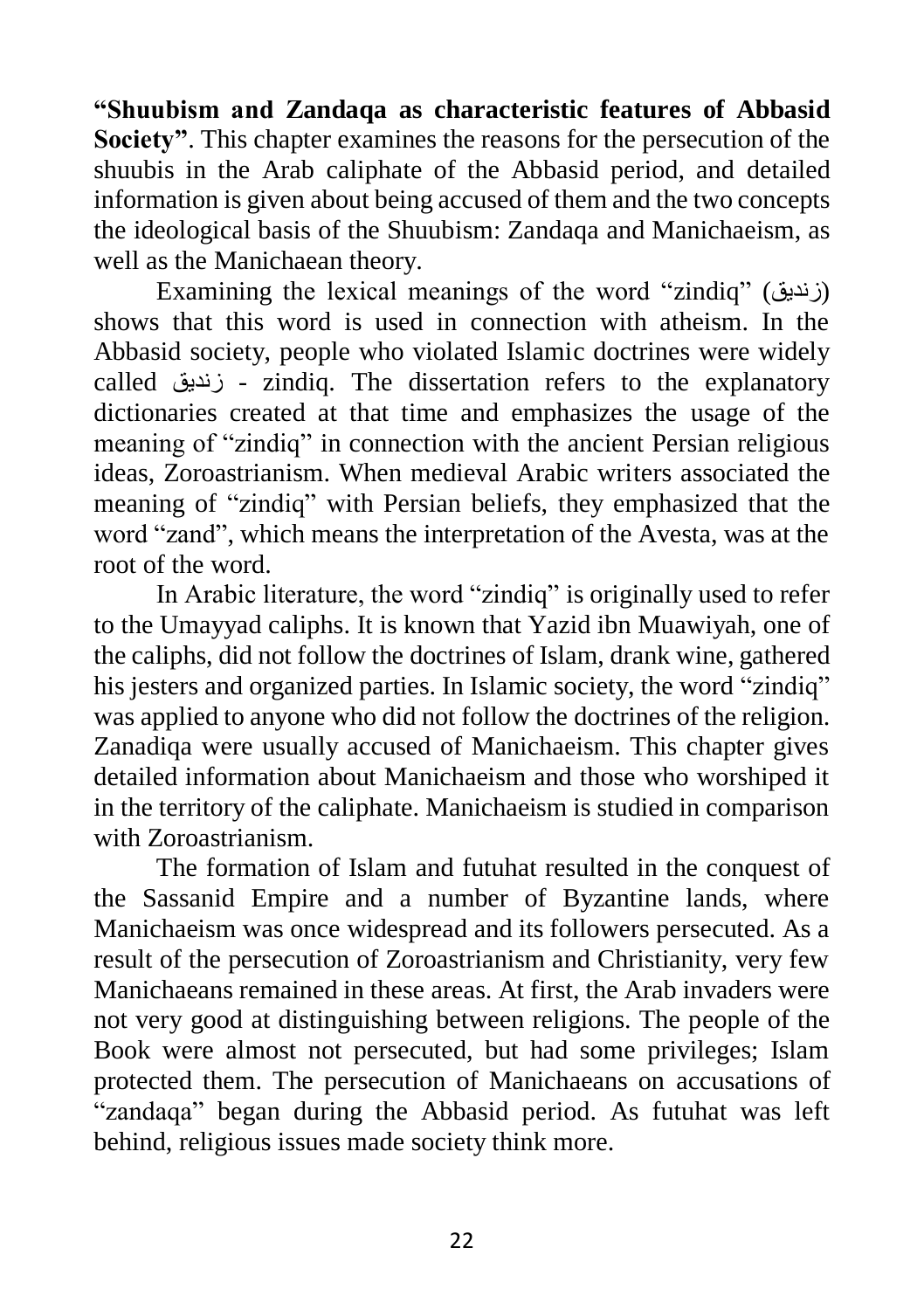It is at this time that the literature of the Manichaeans is examined, and the Manichaean poets and writers are persecuted. Among them were such prominent personalities as Ibn al-Muqaffa, Saleh ibn Abd al-Quddus, Bashshar ibn Burd, and Abu Nuwas, who were also supporters of shuubism. In the dissertation it is possible to see the unity of Shuubism with Manichaeism and Zandaqa. Zanadiqa, mostly from the Persian provinces of the caliphate, propagated their aspirations and voilition with their dualistic ideas and anti-Islamic attitudes. This subchapter examines the works of the above-mentioned poets and writers, examines the motives of shuubism and freethinking in their works, and the reasons that made them victims of the inquisition. Salih ibn Abd al-Quddus was a person who expressed the views of those who were dissatisfied with the rule of the Abbasid. Like other mawalis of Persian descent, he had high hopes for Abbasid policy, but these hopes did not come true. In this period, freethinking was expressed by ideas that contradicted the ruling ideology. The fertile source of such ideas was Manichaeism, which opposed the hierarchy in society. It is no coincidence that in the time caliph Mahdi established an institution called masters of zanadiga - صاحب الزنادق -(Sahib az-Zanadiq) was.<sup>27</sup> One of the first victims of this institution was Salih ibn Abd al-Quddus, mentioned above. In this half-chapter, the poet's shuubi views are examined by quoting his works.

Bashshar ibn Burd is known as an outstanding poet in the history of Arabic literature. He especially has unparalleled ghazals. Although Bashshar became famous for his shuubism, he was persecuted for his blatant poetry. In his poems, the comparison of people with different social status is given as an analogy of different peoples. In order to strengthen the contrast, the poet discusses various social strata and tries to humiliate the Arabs as much as possible, such poems are considered in detail in the dissertation.

Abu Nuwas's shuubism and zandaqa are of a slightly different character. The poet's sharp attack on the Arabs like Bashshar ibn Burd is not visible. Also, the Manichaean views that underlie of Zandaqa in

<sup>&</sup>lt;sup>27</sup>Farouk, O. Some observations on the reign of the Abbasid caliph al-Mehdi 775-785 // Arabica XXI, II 1974. pp. 139-150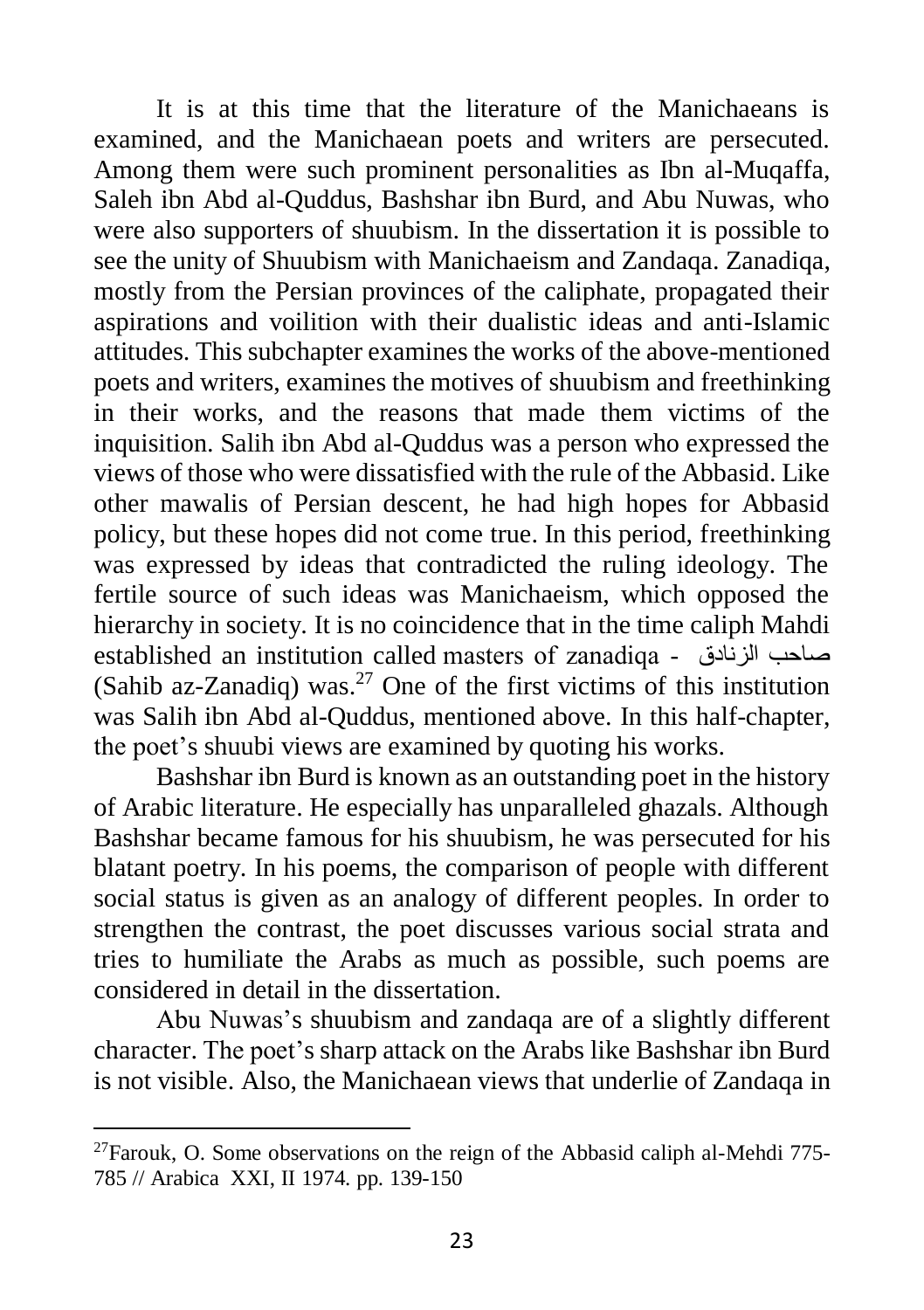his poetry are non-existent. The reason for this was that the poet was a court poet of the Abbasid, that is, he benefited from the Arab domination, which prevented his sharp speeches. This sub-chapter states that the idea of removing Abu Nuwas from shuubism is incorrect. Abu Nuwas's shuubism and freethinking had special shades. These manifested themselves in the following directions:

1. Abu Nuwas opposed Arabic poetic traditions.

2. Abu Nuwas was distinguished by his disregard for Islamic doctrines and reflected this in his poetry.

3. Abu Nuwas sharply criticized the Bedouin way of life.

The following conclusions are obtained from this subchapter

- As futuhat was left behind during the Abbasid period, more attention is paid to religious issues, the persecution of manichaeans on accusations of "zandaqa" is begun;

- The literature of the manichaeans is inspected, the manichaeans are persecuted;

- Among the manichaeans, in the faces of the poets who are proshuubism such as Ibn al-Muqaffa, Saleh ibn Abd al-Quddus, Bashar ibn Burd, Abu Nuwas, and Abul-Atahiyya, the unity of Shuubism with Manichaeism and Zandaqa is revealed.

The second subchapter of **Chapter III** is entitled **"Shuubism and Shiah bigotry in Arabic poetry".** During the Abbasid period, the Shuubism movement was closely associated with Shiahism. The shiahs formed an important political opposition to the Umayyad dynasty. The Abbasids, seeking the fall of the Umayyads, initially chanted shiah slogans calling for revenge on the martyrs of the Ahl al-Bayt who had been killed by the Umayyads. The Abbasids relied on the support of the eastern provinces of the caliphate, especially the people of Khorasan. Thus, shiah ideology is formed as the main slogan against the Umayyads. The main force against the Umayyads was the non-Arabs, especially the Persians. This leads to the unification of Shiahism with Shuubism.

After gaining power, the Abbasids no longer act in the interests of the shiahs, but in their own interests. The hostile attitude of the Abbasids towards the shiahs has led to the sympathy of those who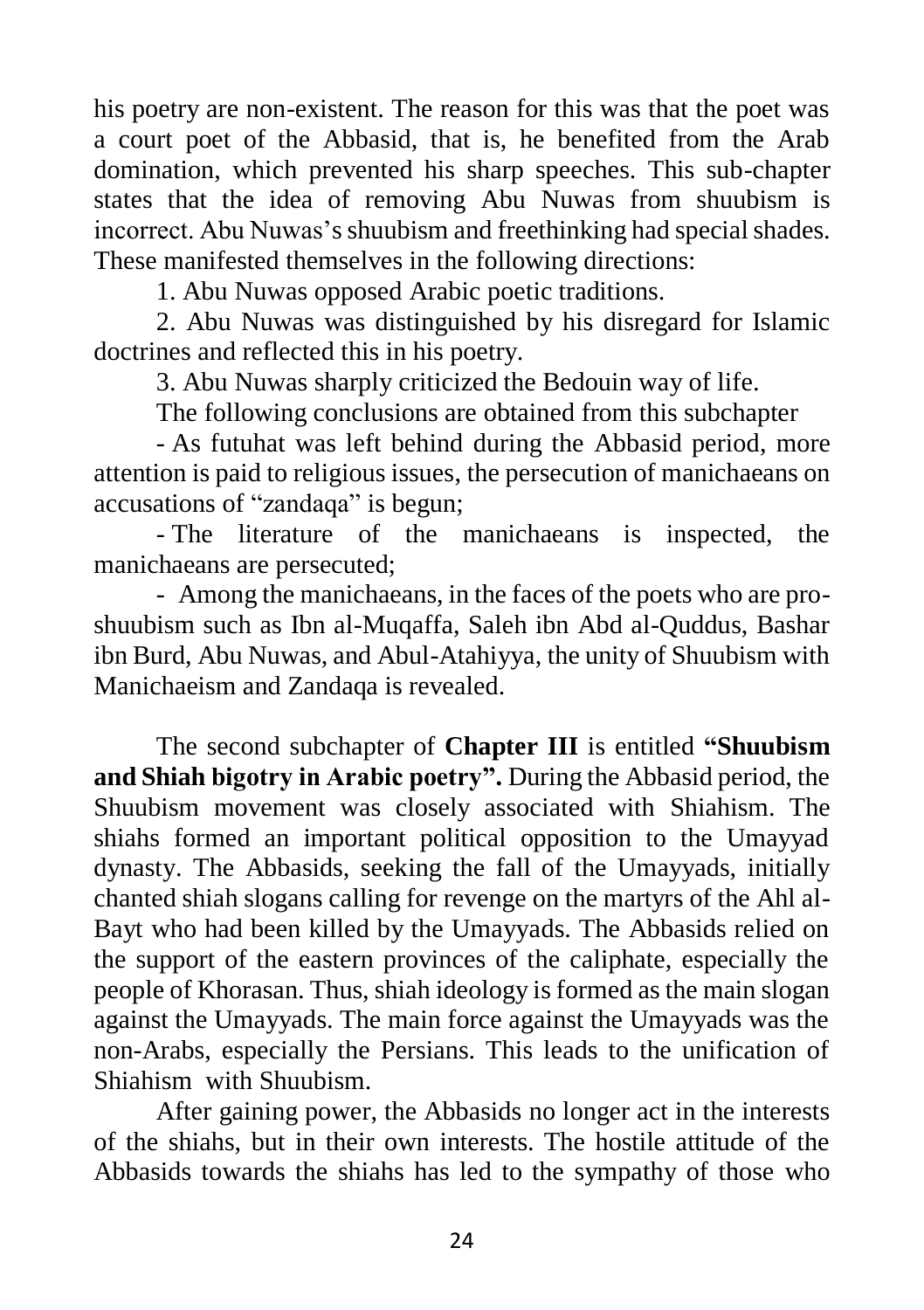oppose their rule for the shiahs. In the works of many poets, freethinking is manifested in unity with the shiah ideology. This is especially evident in the work of poets such as Dibil al-Khuzai and Ibn ar-Rumi.

This subchapter examines the work of the poets Dibil al-Khuzai, Ibn ar-Rumi, Mihyar Deylami, who associated Shiah ideology with shuubism, how shiah ideology is reflected in their shuubi views and how the Shubiyya movement benefits from Shiahism is given in detail with concrete poetic examples. Comparative analysis is carried out at different points to explore the similarities and differences between the works of these poets.

In the end, it can be concluded that:

- The unity of freethinkg with the shiah ideology at the Abbasid period is manifested in the work of Dibil al-Khuzaini, Ibn al-Rumi;

- The genre of hajv reaches such a stage of development that even in the work of poets such as Dibil al-Khuzai, Ibn al-Rumi, marsiya with the element of hajv - anti-risa is formed;

- The main provisions obtained from this chapter are highlighted in articles published in scientific journals.

The scientific-theoretical conclusions obtained as a result of the research are summarized in the **"Conclusion"** part of the dissertation as follows:

The conclusions and results obtained during the dissertation can be grouped as follows:

1) Since its formation, Islam has faced the need to regulate the principles of coexistence of different ethnic groups, including muslims and non-muslims. The movement and current of thought known in Islamic history as "shuubism" is of particular importance in terms of reflecting the interrelationships between the ethnic community that make up the majority in society and the national ethnic minorities.

2) Minorities, known as "others", "foreigners", have also lived before Islam in the Arabian Peninsula. For this reason, we see the embryos of the "shuubism" movement that formed in Umayyad period in the age of jahiliyyah. In this period, the poetry of saalik poets is of special importance as the conveyor of the thoughts and ideas of the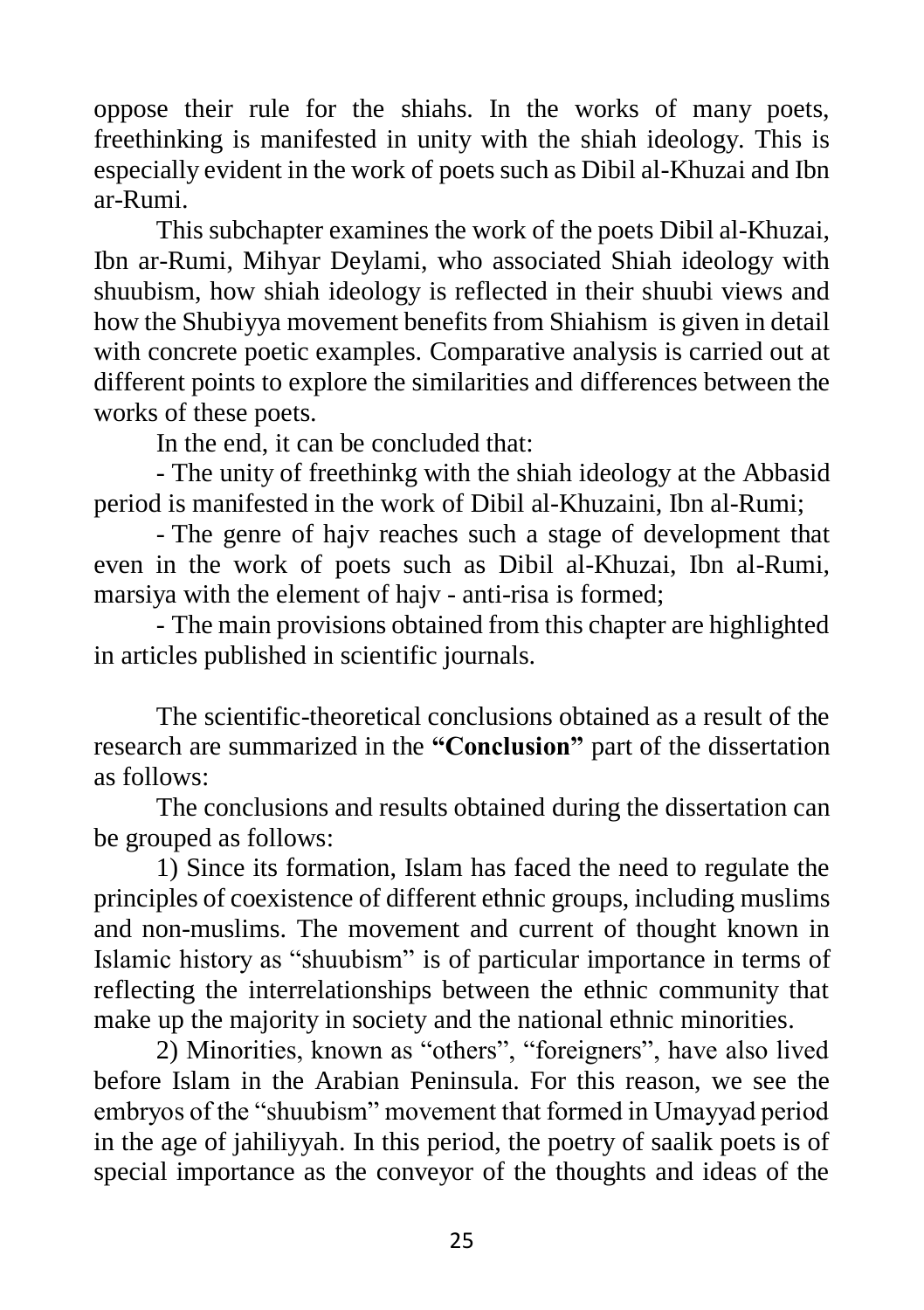representatives of ethnic minorities, the ideas of freedom directed against the ruling community. It was during this period in Arabic literature with the work of Abyssinian poets, a trend such as the literature of "others" formed. The poetry of poets such as Ash-Shanfara, Suleyk ibn Suleke and Taabbata Sharran reflects the first embryos of freethinking in Arabic literature.

3) At the time of the formation of Islam, the muslim community was not homogeneous. The poetry of Jewish poets from anti-Islamic societies can be considered an expression of freethinking. In this regard, the work of Kab ibn Ashraf, whom the Jews consider a martyr poet, is especially noteworthy.

4) Before the birth of Islam, in the Arab world a new community of people, consisting of almost different tribes with a meaning "ummah" - a society based on religious beliefs is formed, and in the process, the status of prisoners of war who have converted to Islam is regulated by the institution of "mawalism". In the period of the Prophet and the Rashid caliphs, ethnic discrimination retreated in front of the meaning of "ummah" and the mawalis did not face persecution.

5) "Foreign" literature became widespread, especially at the Umayyad period. The reason for this was being forgotten the idea of "equality of all muslims" belonging to the early Islamic period. Ethnic minorities that persecuted have previously acted for equality with Arabs as muslims, and then, like Ismail ibn Yassar, claimed their superiority over the Arabs. Thus, the first examples of "shuubi" poetry appeared in the Umayyad period. The shuubis are usually proud of the ancient Sasanian Empire and the Byzantine Empire, thus showing themselves as a class representing the ancient traditions of statehood.

6) At the Abbasids period, the coexistence of different peoples in cities such as Basra, Kufa, and Baghdad created a cosmopolitan society and multicultural literature. The shuubi ideology, which reflects the way of thinking of different peoples, brings to Arabic literature ideas related to the ancient culture of the Ajam peoples. At this period, shuubis not only mocked the ancient cultures of the Arabs, but also reflected anti-Islamic ideas in their poems. Shuubi poets do not even hesitate to attack Islamic rites. Even the holy month of Ramadan is lampooned.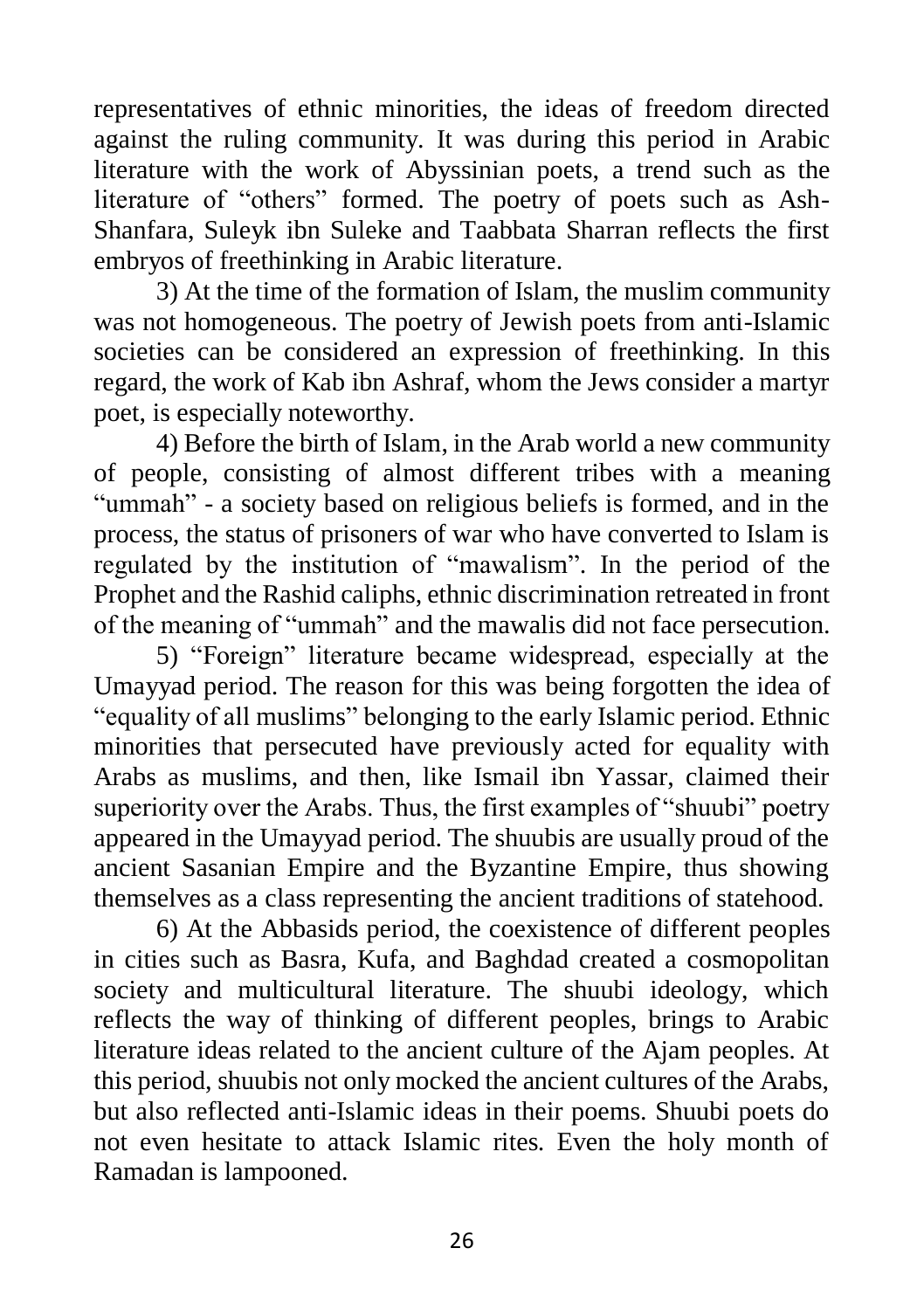7) It is at this period, zandaqa that was widespread society, i.e., tendency to disobey religious rites and doctrines, to indulge – mujun expanded. This new direction was especially strong among the Persians. The movement of renewal in literature was in fact an expression of the freethinking against Arab hegemony of poets relating to Persian culture - Bashar ibn Burd, Abu Nuwas and others.

8) The Abbasid caliphs were more interested in their own government than in religious rites. They turned a blind eye to the anti-Islamic views of the zindiq poets and their humiliations to the Arab tribes. For this reason, poets sometimes known as zindiqs (such as Abu Nuwas) were able to reach the highest position in the palace.

9) Zandaqa widespread was closely linked to Manichaean thought. Manichaeism, which originated at the crossroads of Zoroastrianism and Christianity, occupies a central place in the shuubi literature of the Abbasid period. Although the Abbasid caliphs sometimes turned a blind eye to the violation of religious doctrines, Manichaean writers and poets were persecuted for their opposition to arrogant nobility and for propagating social equality in society. At this period, Persian poets and writers such as Bashar ibn Burd, Saleh ibn Abd al-Quddus, and Ibn al-Muqaffa were accused of Manichaeism and executed. Thus, the Abbasid caliphs, who were themselves tends to entertainment, did not pay much attention to zandaqa and the insulting anti-Arab mood in poetry. But they resorted to ruthless inquisition measures against the Manichaean mindset, which propagating social equality, because they saw it as a threat to their kingdoms. The persecution of the Manichaeans took place under the guise of religion. This was especially strong during the time of the caliph Mahdi.

10) At that time, the strongest opposition to the Abbasids was shiahs. In the expression of freethinking, it is often referred to shiah ideology, and Shiahism and Shuubism sometimes acted on the same front. There were poets who were shiah fanatics among both Arabs and non-Arabs. Unlike the Arabs, non-Arab shiah fanatics criticized more sharply of the Abbasid government. It's important to mention specially Dibil al-Khuzaini and Ibn al-Rumi in this area.

11) Many genres of poetry are evolving in the struggle of ethnic minorities in society against the hegemonic majority. In particular, the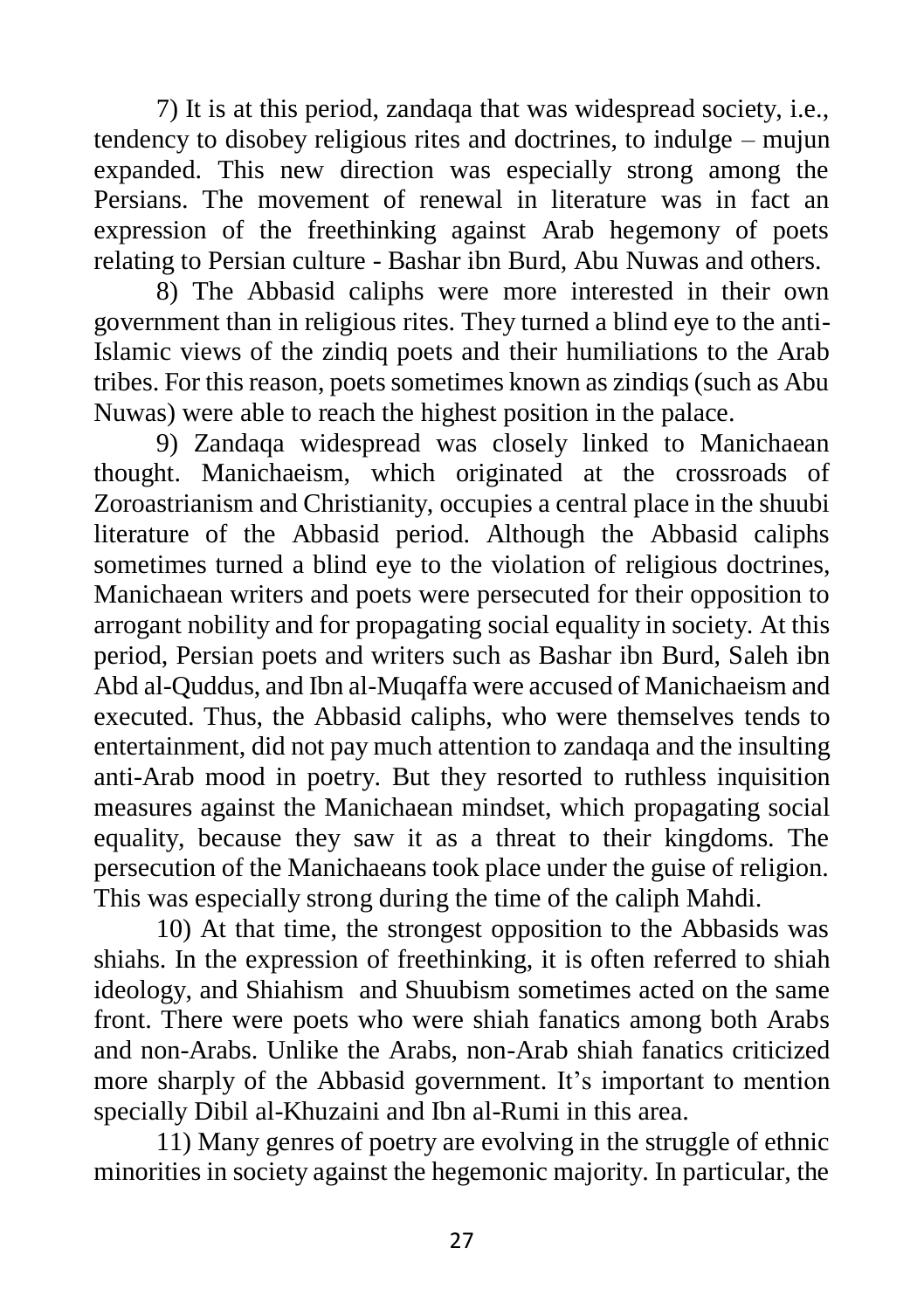genre of khamriyyah leaves the composition of the qasida and gains the status of an independent genre. The novelty of form and content comes to Arabic poetry. The lyrical beginning of the qasida, which has been considered a poetic standard for centuries - the description of an abandoned village's remains - becomes an object of ridicule. Images such as Hindu, Suad, and Leyla, which represent Bedouin beauties in poetry, are replaced by young boys who worship in Christian monasteries, singers, dancers, and concubines who adorn parties. Thus, in this period, freethinking is directed not only against the ruling people and domination, but also against the outdated classical traditions. We observe this case much more in the work of Abu Nuwas.

12) The Shuubi's humiliation the Arabs by boasting of their nobility at the next stage mobilizes the Arab fanatics. Classicism, which forms a resistance to the shuubis in the literature, the return to tradition is intensifying. Among the Arab fanatics who present the Arabs as masters of the ancient art of speech, care is taken to collect examples of poetry, and many anthologies appear. Controversy and debates in the society, which are characteristic of the Mutazilism, reach their peak level. Mosques and markets are becoming a point of contention for Arab and Ajam peoples. These debates lead to create a number of literary examples, including the works of al-Jahiz and Ibn Abd Rabbihi.

13) At the time of the return to traditions, freethinking was not limited to attacking the Abbasid caliphs who were the representatives of Arab hegemony. At this period, the caliphs' maddah poets (for example, al-Buhturi) were also criticized.

14) Shuubism is not only directed against the Arab hegemony of the Abbasids, but also against their supporters. Attacks by individual ministers on the Turks, who have played an important role in the military-administrative system of government since the time of Caliph al-Mutasim, are noticeable.

Thus, the Shuubiyya movement, which stimulated freethinking in society, was not only an expression of ethnic manner thinking in Arabic literature, but also reflected a number of important cultural and spiritual processes. This included the revival of ancient pre-Islamic religious views of non-Arabs (such as Manichaeism), a critical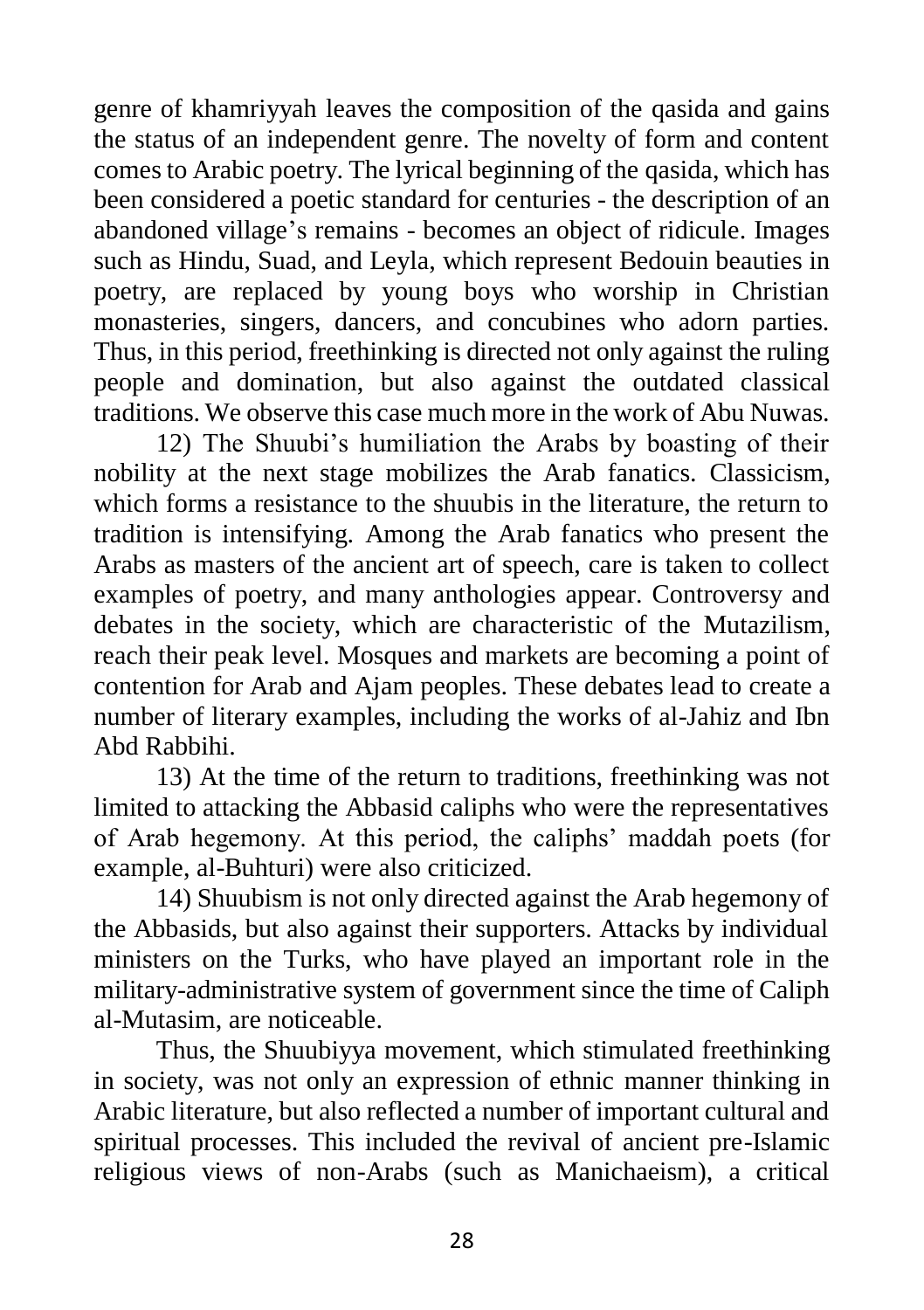approach to Arab poetic traditions, and the activation of heterodox currents within Islam (such as Shiahism ). This literary process, which goes back to the era of jahiliyyah with its roots, i.e., freethinking of ethnic minorities, reaches its peak level in the  $8<sup>th</sup>$ -10<sup>th</sup> centuries, which is considered the golden age of the Abbasids.

## **List of published scientific works on the topic of the dissertation**

- 1. Dəmirova, C. İslamaqədərki ərəb cəmiyyətində "özgələr" // Bakı: Dil və Ədəbiyyat. Beynəlxalq elmi-nəzəri jurnal – 2017.1(101),–s.373-376
- 2. Dəmirova, C. Səalik şairlərin yaradıcılığında azadfikirlilik motivləri // – Bakı: AMEA Nizami Gəncəvi adına Milli Azərbaycan Ədəbiyyatı Muzeyi, "Risalə" araşdırmalar toplusu,  $-2017$ .  $\text{Ne } 13$ ,  $-$  s. 49-60
- 3. Dəmirova, C. İsmayıl ibn Yassar şüubi şair kimi // Bakı: Bakı Avrasiya Universiteti, "Sivilizasiya" jurnalı, – 2017.Cild 6, №  $1, -s$ , 270-274
- 4. Dəmirova, C. Əcəm xalqları, məvalilər və məvali poeziyası şüubiliyə gedən yolda // – Bakı: Azərbaycan Respublikası Təhsil Nazirliyi, ADU-nun Elmi xəbərləri, – 2017. Cild 2,  $\mathcal{N}_2$  2, – s. 247-253
- 5. Dəmirova, C. İslamın yarandığı dövrdə ərəb cəmiyyətində "özgələr" və azadfikirlilik // – Bakı: AMEA Əlyazmalar İnstitutu, Filologiya məsələləri jurnalı, –2017.№ 4, – s. 221-229
- 6. Dəmirova, C. Şüubilik hərəkatının meydana gəlməsi və əsas mərhələləri // İnformasiyalaşdırılmış cəmiyyətdə xarici dillərin tədrisinin səmərəli yolları Beynəlxalq elmi-praktiki konfransı, – Bakı: Azərbaycan Respublikasının Təhsil Nazirliyi, Bakı Biznes Universiteti, – 2017, –s.53-55
- 7. Damirova, J. Considerations in Arabian prose in regard to Shuubiyya // – Austria,Vienna: European Journal of Literature and Linguistics,  $-2017$ . No 2,  $-pp.45-48$
- 8. Damirova, J. Shu`ubism and Shia fanaticism in Arabic classic poetry  $\pi$  – Kyiv: Journal of "Language and Literature", Taras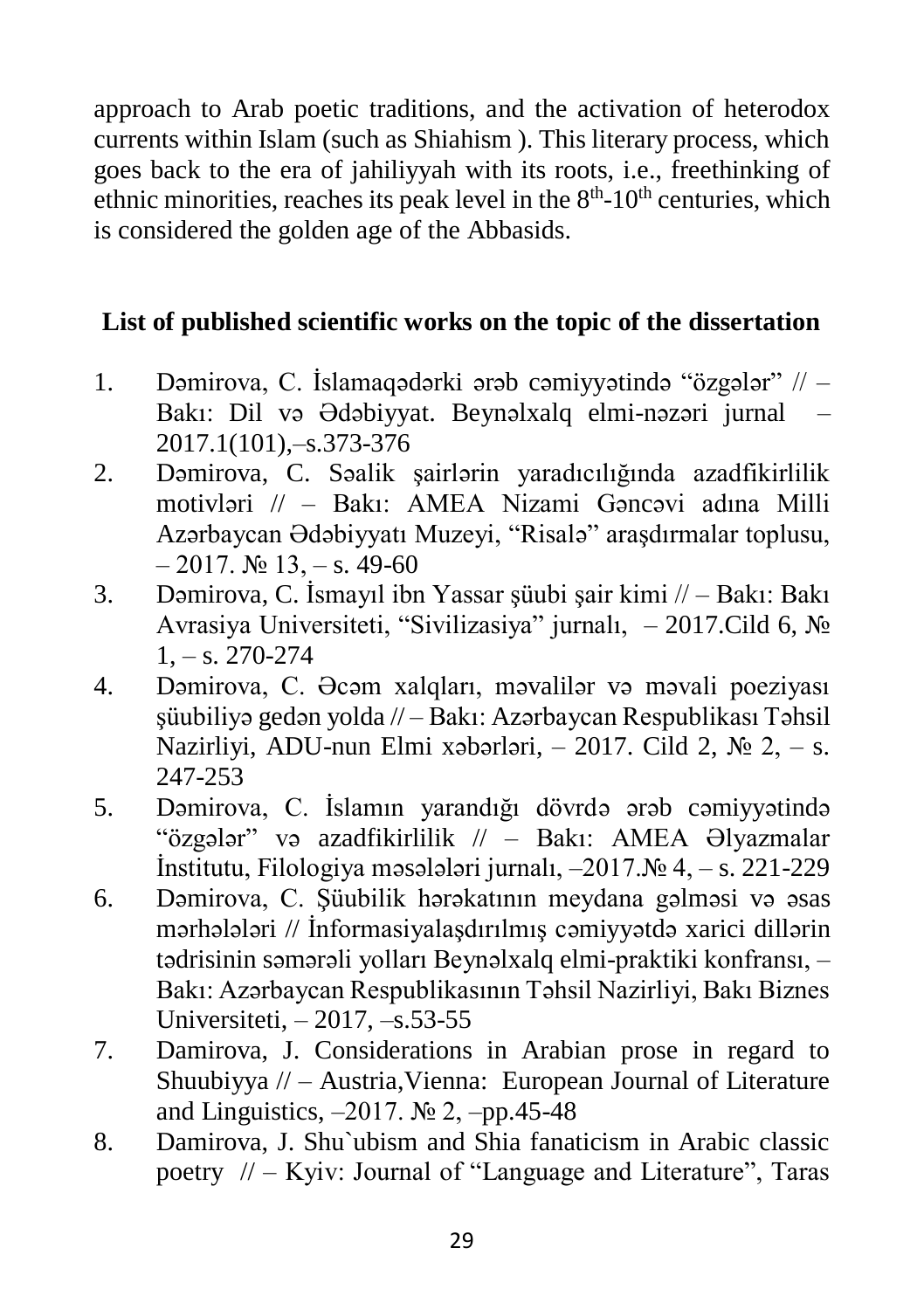Shevchenko National University of Kyiv, – 2019. – pp. 512 - 522

- 9. Damirova, J. Classical Arabic Literature called "Freedom of thought in Arabic Classic oriental Literature. – Germany: LAP LAMBERT Academic Publishing, – 2019. – p. 100
- 10. Dəmirova, C. Salih ibn Abd əl-Quddus və Bəşşar ibn Burd Abbasi inkvizisiyasının ilk qurbanlarından biri kimi // – Bakı: AMEA Nizami Gəncəvi adına Milli Azrbaycan Ədəbiyyatı Muzeyi, "Risalə" araşdırmalar toplusu, – 2019. №1, –17-27
- 11. Damirova, J. Shu'ubism and Hereticism (zindiq) as characteristic features of the Abbasid society // Philological Sciences Current Trends and Development factors, International Conference, – Odessa: – January 24-25, –2020, –pp. 106-111
- 12. Damirova J. Abu Nuwas as shu'ubi poet // Scientific Achievements of modern Society, international Conference, – Liverpool: – February 5- 7, – 2020, – pp. 107-113
- 13. Dəmirova, C. Qədim fars mədəniyyətinin təbliğatçısı İbn əl-Müqaffa dövrünün zındıqlarından biri kimi // Nizami Gəncəvinin anadan olmasının 880 illiyinə həsr edilən Respublika Gənclər Konfransı, - Bakı: AMEA Nizami Gəncəvi adına Milli Azrbaycan Ədəbiyyatı Muzeyi, - 2021. – s. 56-59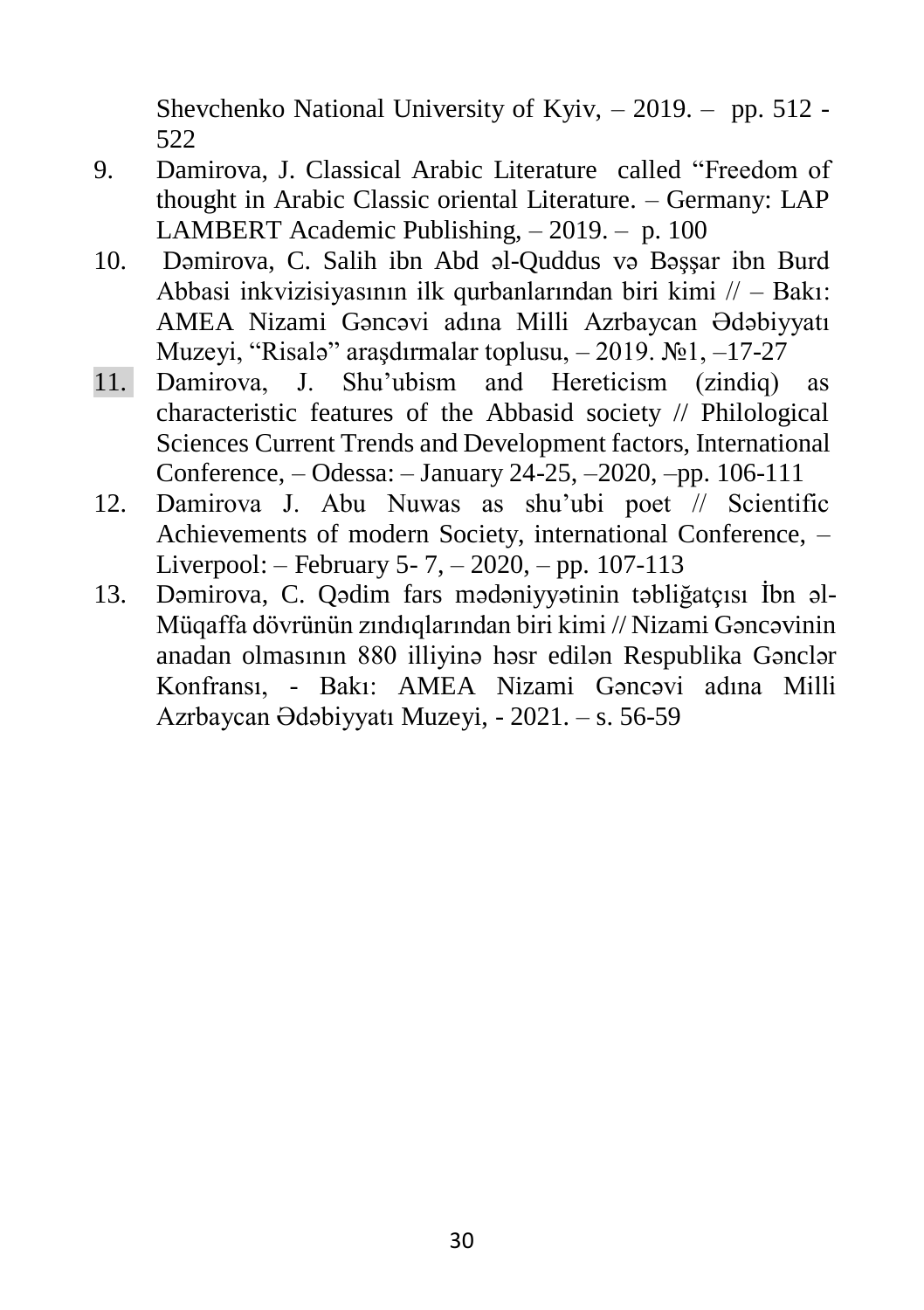The defense will be held on 30 June in 2022 at  $14^{00}$  at the meeting of the Dissertation council – FD 1.18 of Supreme Attestation Commission under the President of the Republic of Azerbaijan operating at Institute of Oriental Studies named after Academican Ziya Bunyadov of Azerbaijan National Academy of Sciences

Address: AZ1143, Baku, Avenue H.Javid 115, Academy campus, IV floor, ANAS, reading-hall of the Institute of Oriental Studies named after Academican Ziya Bunyadov, ANAS.

The dissertation is available at the Central Scientific Library of ANAS.

electronic versions of dissertation and no abstract are available on the official website of Azerbaijan National Academy of Sciences.

Abstract was sent to the required addresses on " $\mathcal{A}6$ " May in 2022.